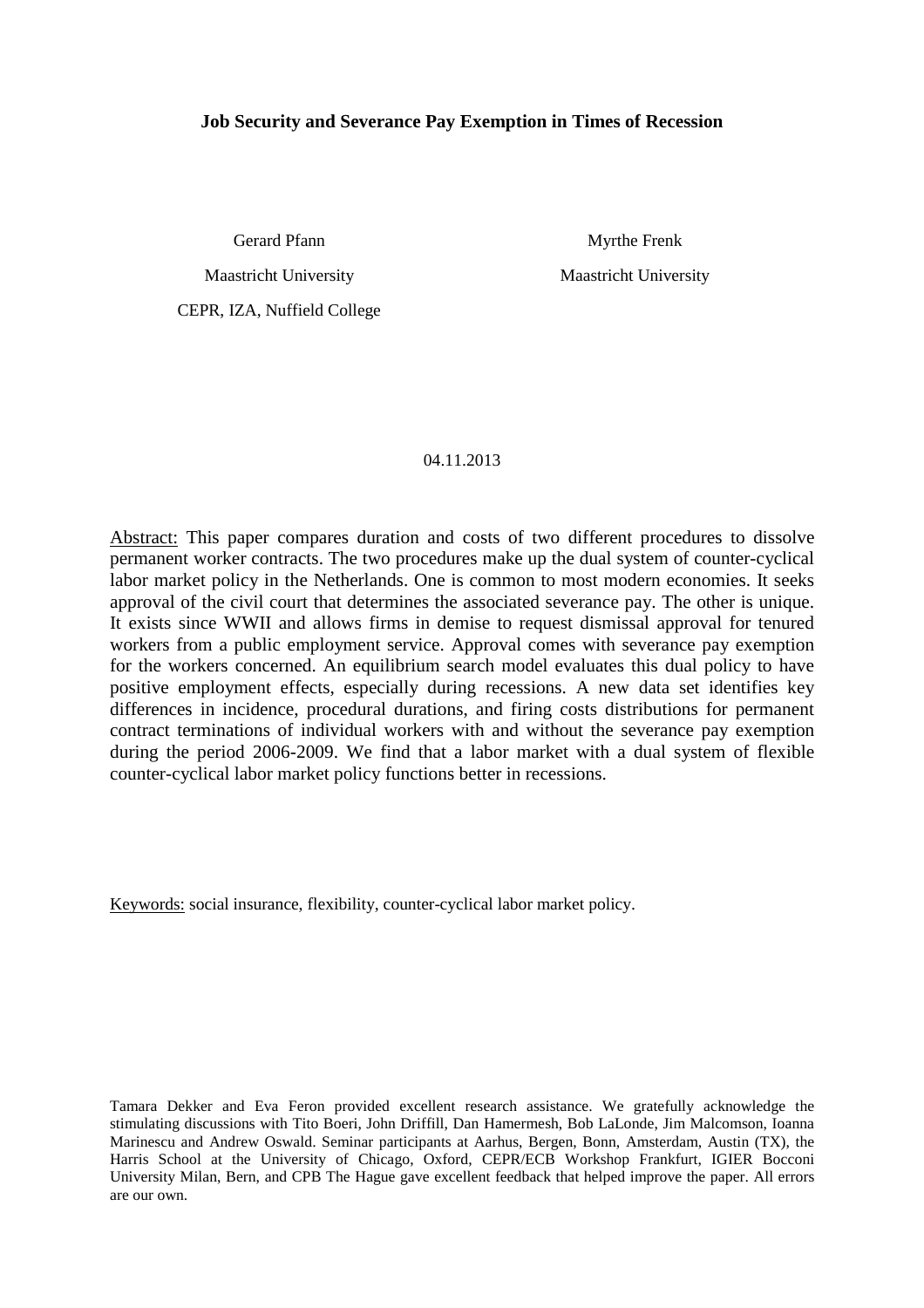**"***The effect of laws on employment depends on the state of demand***."**  Ed Lazear (1990, p.705)

# **1. Introduction**

For individual workers job security is one of the most attractive amenities of a job. In surveys on relevant employment features job security ranks invariably above career perspectives and attractive remuneration. But economic theory and empirical evidence are ambiguous about the labor market consequences of job security programs. These programs may provide employment stability to incumbent workers, especially to those with permanent contracts, but at the same time they make employers more to reluctant to hire, induce capital-labor substitution, and condense entry. Recent empirical research in the US estimates the social costs, in possibly lower employment, wages, and productivity of wrongful discharge laws and disability acts.<sup>1</sup> Empirical research in Europe predominantly studies how employment protection legislation influences labor market participation and unemployment duration.<sup>2</sup>

Even though employment protection laws are meant to be effective during bad times for groups of vulnerable workers, in general they are not easily adjustable to changing economic conditions. During the Great Recession some countries' labor markets performed better than others. Recent applied studies suggest that those differences arise because some labor markets have flexible counter-cyclical employment policies. These policies aim to return the economy back to full employment and are specifically designed to become effective for individual workers or firms during times of economic malaise. Such policies are more successful in lowering the rise of unemployment during recessions than inert job security legislation.<sup>3</sup>

 $<sup>1</sup>$  See, for example, Acemoglu and Angrist (2001), Autor, Donahue and Schwab (2006).</sup>

 $2^{2}$  See, for example, Boeri and Van Ours (2008). For an overview see the OECD Employment Outlook 2013.

<sup>&</sup>lt;sup>3</sup> Burda and Hunt (2011), for example, show that Germany generally accommodates reductions in labor demand more along the intensive margin. They argue that the *short time compensation* policy together with careful pre-crisis hiring and wage moderations.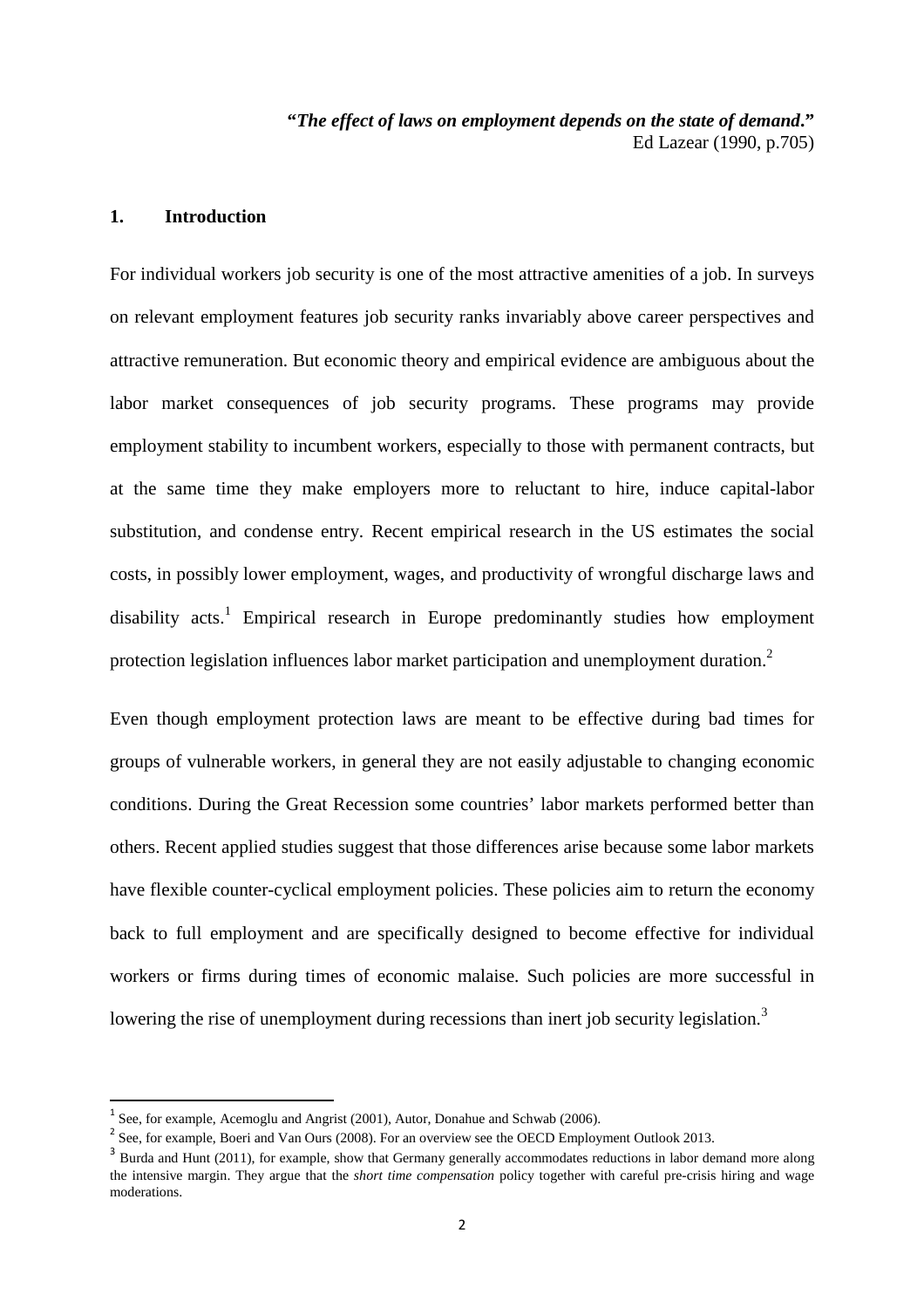In this paper we study the efficacy of the severance pay exemption policy that helps firms to overcome insolvency risk in bad economic times. This is a specific counter-cyclical element of Dutch labor market policy. It remains from the First Enforcement Resolution ('*Eerste Uitvaardigingsbesluit*'), enacted by the German occupying forces on June 11<sup>th</sup> 1940. After the end of World War II the Dutch government upheld this resolution through the Extraordinary Labor Relations Decree (ELRD). Although heavily debated in parliament for more than six decades, the decree still holds today.

Dutch firms are obliged to seek *a priori* permission to terminate permanent worker contracts<sup>4</sup>, and as a consequence of the ELRD they have two ways to do so. One is the common route via the civil court system<sup>5</sup>, the other is to request permission from the public employment service (PES).<sup>6</sup> When permission is granted in the latter case the firm is relieved from the obligation to pay severance. The Dutch labor market is a unique institution to evaluate the severance pay exemption policy. We study the efficacy, duration and costs of the two separate routes to layoff permanent workers. An equilibrium search model evaluates this dual policy to have positive employment effects, especially during recessions. A new representative data set on individual dismissal procedures for the period 2006-2009 is collected specifically to study which employers and employees are subject to either of these two choices, and what are the differences in terms of procedural durations and firing costs between them. We find that the average duration of court procedures is somewhat shorter than public employment service procedures, but the variance of court procedure durations is higher. Moreover, as a result of the possibility to obtain severance pay exemption the expected firing costs as well as the variance of these costs are much higher. The incidence of both procedures is about equal during periods of expansion. But in times of contraction the PES route is allowed for more

 $\overline{\phantom{a}}$ 

<sup>&</sup>lt;sup>4</sup> A third option is by mutual consent: approximately 20 percent of all permanent job endings in the Netherlands result from mutual consent.

<sup>&</sup>lt;sup>5</sup> Alternative names for the civil court are "cantonal judge" or "Justice of Peace".

<sup>6</sup> Today the Labor Inspectorate is a public employment service (PES) that is officially called *Uitvoeringsinstituut* 

*Werknemers Verzekeringen, or UWV WERKbedrijf*. It has about 100 local establishments throughout the Netherlands.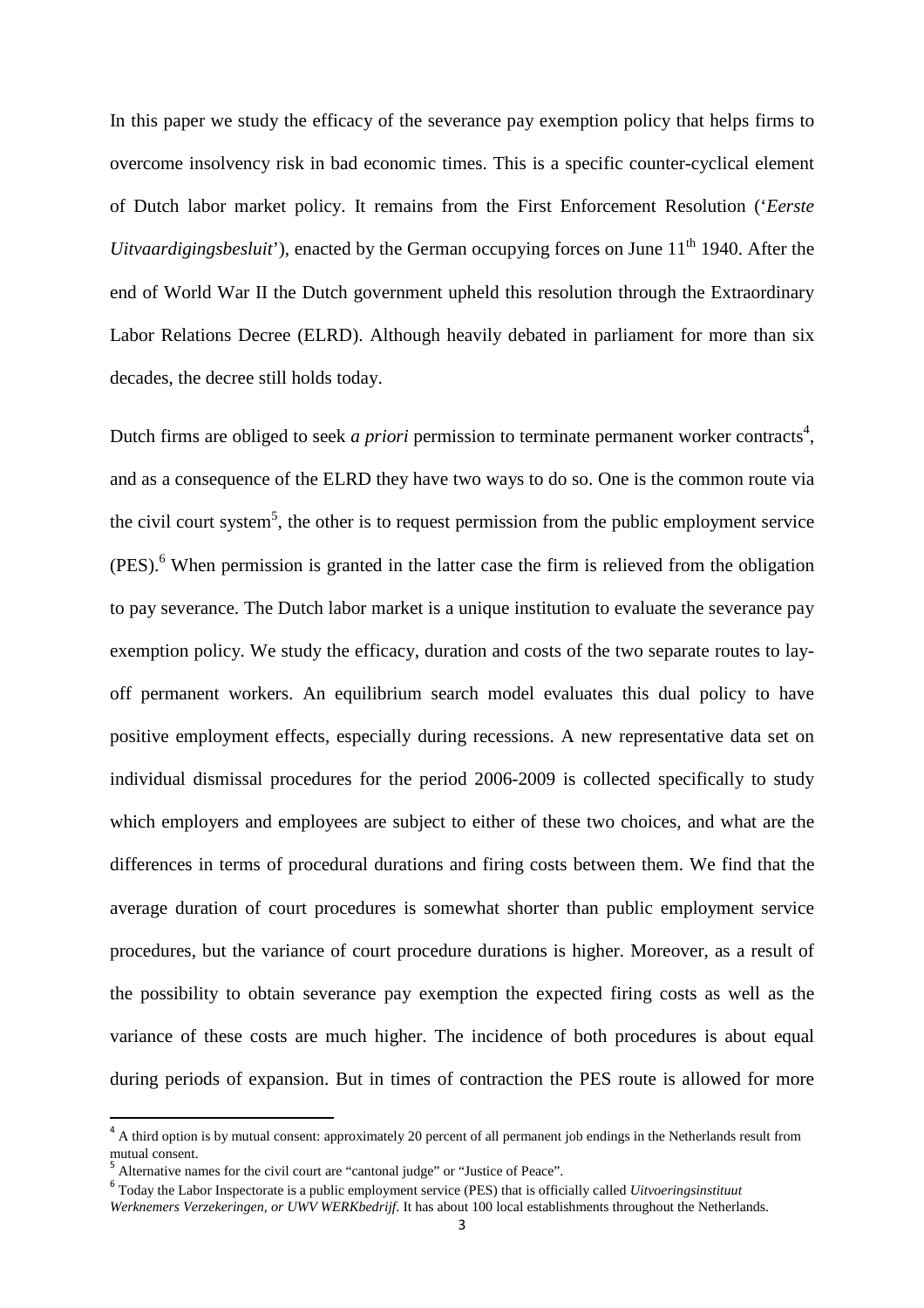often. Given the differences in duration and costs between the two procedures, we conclude that a labor market with this dual system of flexible counter-cyclical labor market policy functions better in recessions.

The outline of the paper is as follows. In Section 2 we will briefly discuss the history and some of the specific institutional aspects of the Dutch labor market. The equilibrium search model will be presented in Section 3. In Section 4 we report the differences in procedural durations. In Section 5 we present estimates of firing costs differences. In Section 6 we investigate the possibility of endogeneity of the probability for a firm to obtain severance pay exemption and its consequences for the robustness of our results. Section 7 concludes.

# **2. Institutional aspects of the Dutch labor market**

 $\overline{\phantom{a}}$ 

It is well known that job protection against individual dismissal of workers with permanent employment contracts in the Netherlands is one of the strictest in the EU and that the rate of temporary workers is one of the highest indeed (OECD, 2013). According to existing labor market theory countries with strict employment protection laws will be characterized by high levels of temporary employment and workers who can claim higher wages. In theory this leads to high unemployment rates, low employment participation levels, and reduced adoption of new technologies which yields low worker productivity. Moreover, differences in firing costs can account for a significant proportion of differences in labor market fluctuations observed in OECD data (*cf.* Llosa *et al.* (2012)). In the Netherlands, however, labor market participation is the highest in the EU, long-term labor market participation growth and labor productivity exceed the EU average, and the unemployment rate is structurally among the lowest in the EU (Figure 1).<sup>7</sup> These are contradictory findings. Despite strict job security

<sup>&</sup>lt;sup>7</sup> The EU15 refers to the number of member countries of the European Union prior to May 1<sup>st</sup>, 2004. The countries are Austria, Belgium, Denmark, Finland, France, Germany, Greece, Ireland, Italy, Luxembourg, Netherlands, Portugal, Spain, Sweden and the United Kingdom.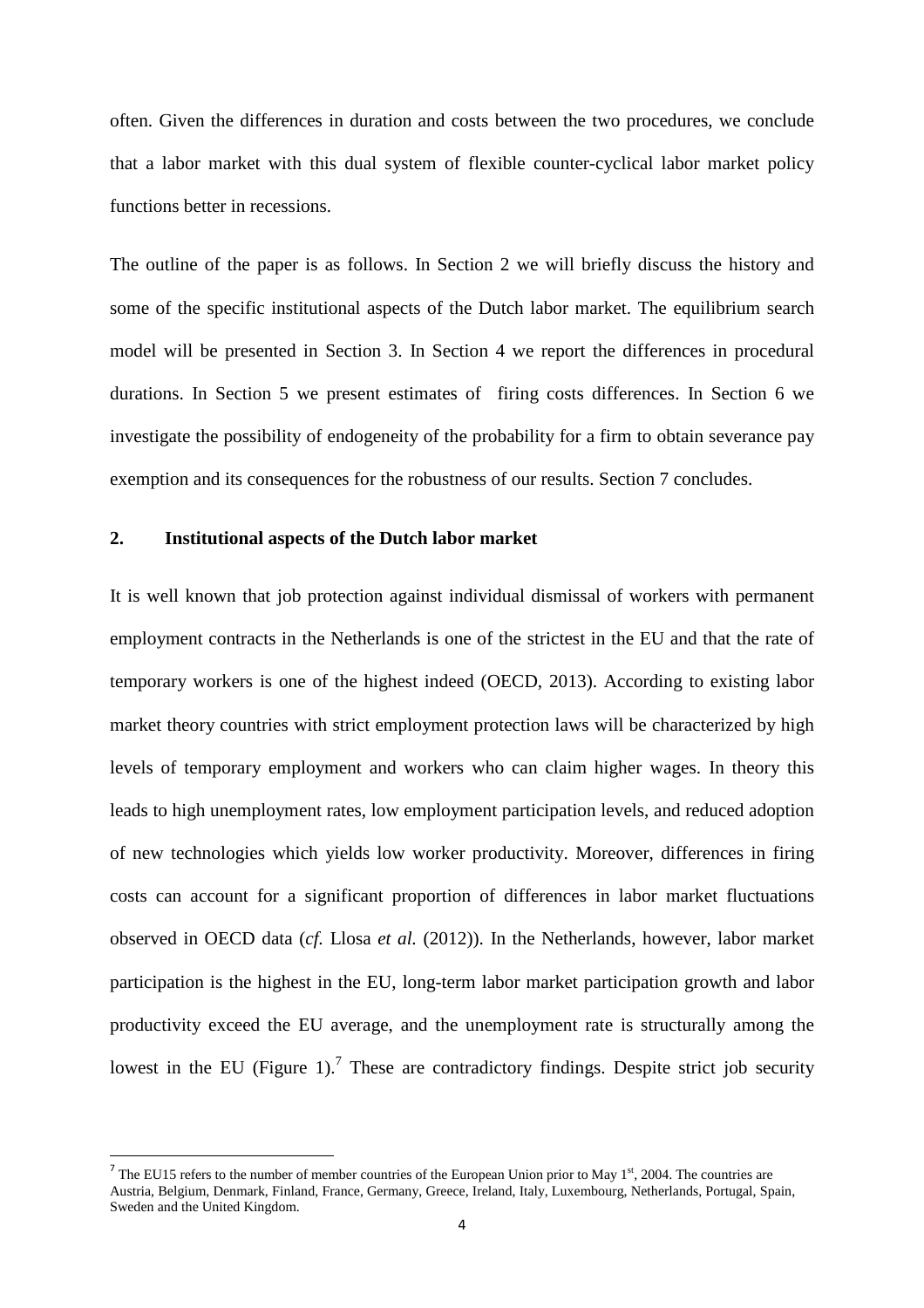legislation and high firing costs the Dutch labor market appears resilient against deep recessions.<sup>8</sup>

### [INSERT FIGURE 1 ABOUT HERE]

Preventive dismissal checks and severance pay exemption rules are characteristic features of the Dutch labor market since WWII. But they have been overlooked in most of the existing scholarly research on international comparisons of labor market institutions, job security, and social insurance.<sup>9</sup> Legal provision requires checking the legality, validity, carefulness and reasonability of a dismissal request *before* a permanent worker contract can actually be terminated. Two different institutions perform these checks: the civil courts and the public employment service.

### *The civil court*

l

The introduction of the Civil Code of Law in 1838 can be regarded as a milestone in the history of labor market legislation in the Netherlands. Inspired by the French Code Civil of 1804, the Dutch Civil Code introduced a new national civil law that contained three articles regarding the employment relationship between an employer and an employee. Originally, these articles were all written to protect the employer, rather than the employee. The introduction of the first legislative measures that aimed for the protection of the employee was not until 1909 when the Law on Employment Contracts was enacted. The basis of Dutch labor law is Chapter 7 of the Civil Code that is used by civil courts to deal with controversies on employment provisions.

 $8$  Dutch unemployment rises sharply since 2012. This increase is mainly due to a growing number of firm bankruptcies.

<sup>&</sup>lt;sup>9</sup> See, for example, Addison and Teixera (2003), Belot *et al.* (2007), and Freeman (2007).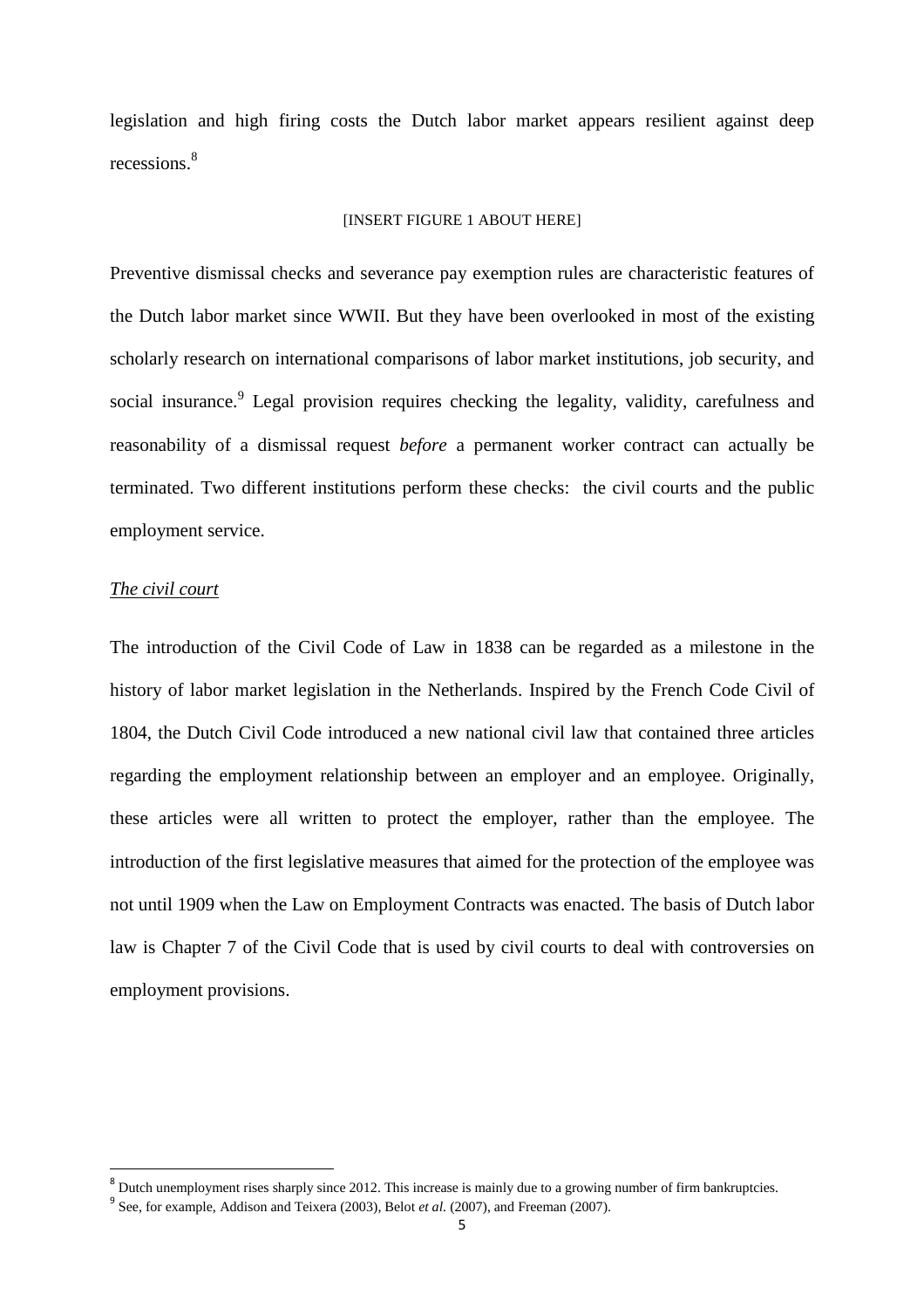### *The public employment service*

The Labor Inspectorate is an institution that was introduced in the Netherlands when on June 11th, 1940 the German occupying forces enacted the First Enforcement Resolution ('*Eerste Uitvaardigingsbesluit*'). This resolution was meant to regulate labor market fluctuations and recorded a unilateral dismissal prohibition, imposing that an employer could not dismiss an employee without the approval of the Labor Inspectorate. A reasonable cause was required to obtain dismissal approval. The inspectorate checked the reasonability of the request. If a proposition for dismissal was judged unreasonable, permission to terminate the employment contract was not given.

After the war the Dutch government upheld this resolution by the declaration of the Extraordinary Resolution Labor Relations of October 5<sup>th</sup>, 1945 (*Buitengewoon Besluit*) *Arbeidsverhoudingen 1945*). The goal of the declaration was "*to sustain and increase employment and to encourage production and productivity in order to stimulate the post WWII economic recovery*" in the Netherlands. The public employment service, or PES, replaced the Labor Inspectorate and was made responsible for observing the implementation and execution of the 1945 resolution by order of the government.<sup>10</sup> Notwithstanding fierce political debate, the resolution is still in force today with the PES being responsible for implementation, organization, and control of its objectives.

#### **3. A simple equilibrium search model**

 $\overline{\phantom{a}}$ 

In competitive labor markets government mandated severance payments are transfers that can be offset by optimal contracts between the worker and the firm (Lazear (1990), Acemoglu and Shimer (1999)). Concerns about everlasting job shortage in modern labor markets challenged the equilibrium market hypothesis and induced the development of theories of labor market

<sup>10</sup> See also Chapter 7 of S.S.M.Peeters (2006), *Verdund Sociaal Recht*. Monografieën Sociaal Recht 38, Wolters-Kluwer.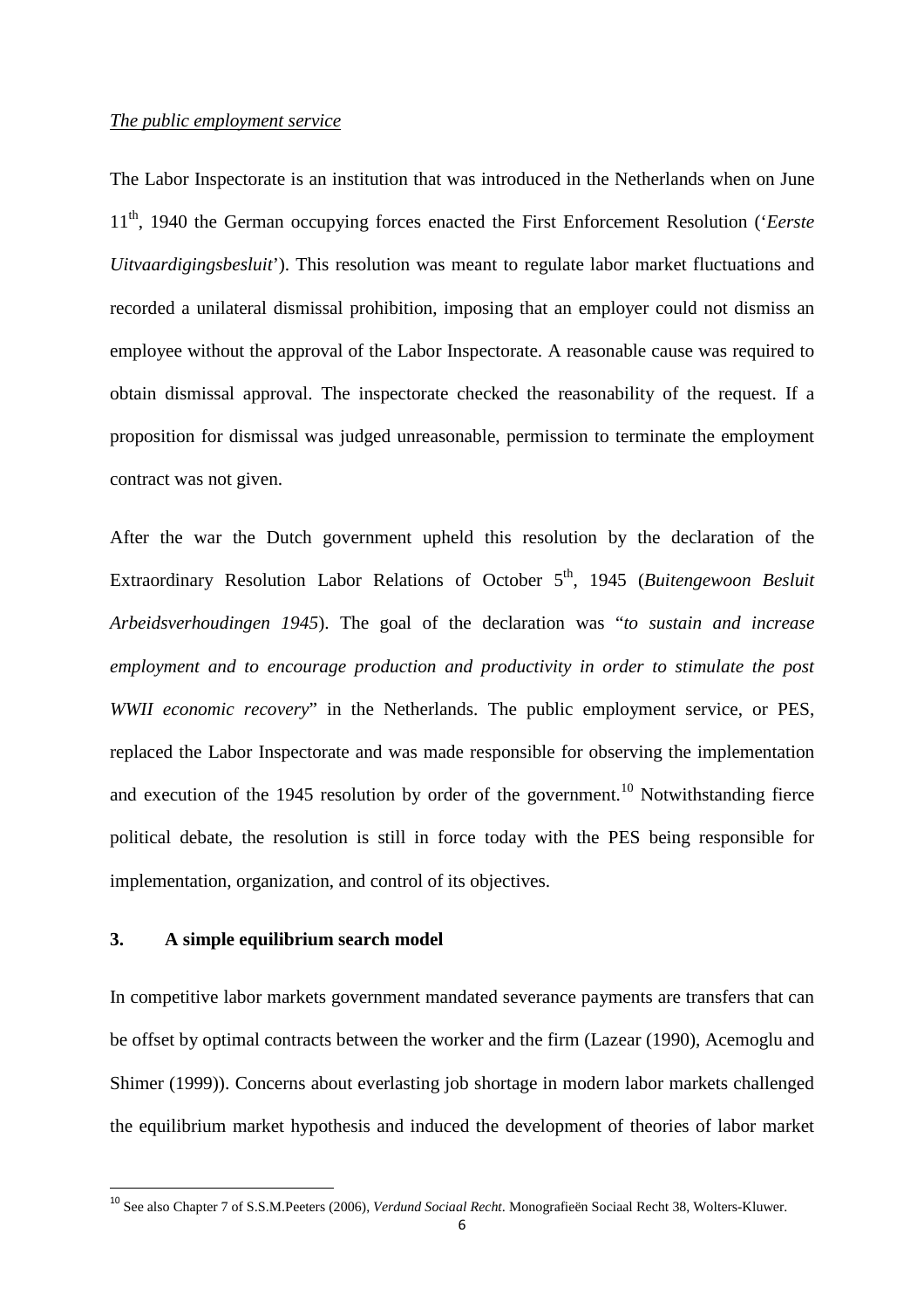rigidities (Akerlof and Yellen (1985), Bentolila and Bertola (1990), Nickell (1997)). But when firing costs can be considered as pure taxations to the employer that are paid out to the worker as severance pay, they cancel out in wage bargaining. Compared to an equilibrium without employment protection, in a model with perfectly elastic labor demand severance pay does not reduce the employment level (Pissarides (2001)).

But in periods of contraction matching frictions, as in Mortensen and Pissarides (1994), are relatively unimportant. In recessions labor supply is in excess. Job shortage can occur in equilibrium nevertheless. It results from a combination of wage rigidity (Bewley (1999)) and a production technology of the firm that is characterized by diminishing marginal returns to labor (Michaillat (2012)). Decreasing returns change the curvature of labor demand such that marginal productivity of labor decreases when the employment level goes up. In equilibrium this results in an adjustment of the unemployment/vacancy ratio that differs fundamentally from equilibrium search models with perfectly elastic labor demand<sup>11</sup>. These assumptions form the point of departure of the theoretical model that we use to investigate the efficacy of a severance pay exemption to lessen job shortage in times of economic recession.

Consider an economy with one sector and one input, labor. Let *L* be the labor force, that is homogeneous; *N* is the number of workers with a job; *U* is the number of unemployed workers; and *V* is the total number of vacancies. Jobs end exogenously at rate *λ*. The employment rate is  $n \equiv N/L$  and the unemployment rate is  $u \equiv U/L$ , such that  $n+u=1$ . The vacancy rate is  $v \equiv V/L$ ; labor market tightness is  $\theta \equiv v/u$ . A recession coincides with  $\theta$  being low. As in Pissarides (2000) the matching function *m*(*u;v*) is homogeneous of degree one, and increasing and concave in *u* and *v*. The probability that a firm fills a vacancy is  $m(u, v)/v =$  $m(\theta^1;1) \equiv q(\theta)$ , which is decreasing in  $\theta$ . The probability that an unemployed worker finds a job is  $m(u, v)/u = m(1; \theta) = \theta m(\theta^T; 1) = \theta q(\theta)$ , which is concave and increasing in  $\theta$ .

l

<sup>&</sup>lt;sup>11</sup> Crépon *et al.* (2013)) use a model with diminishing returns to labor to investigate the effects of a labor market policy for job seekers that shifts the labor supply curve outwards.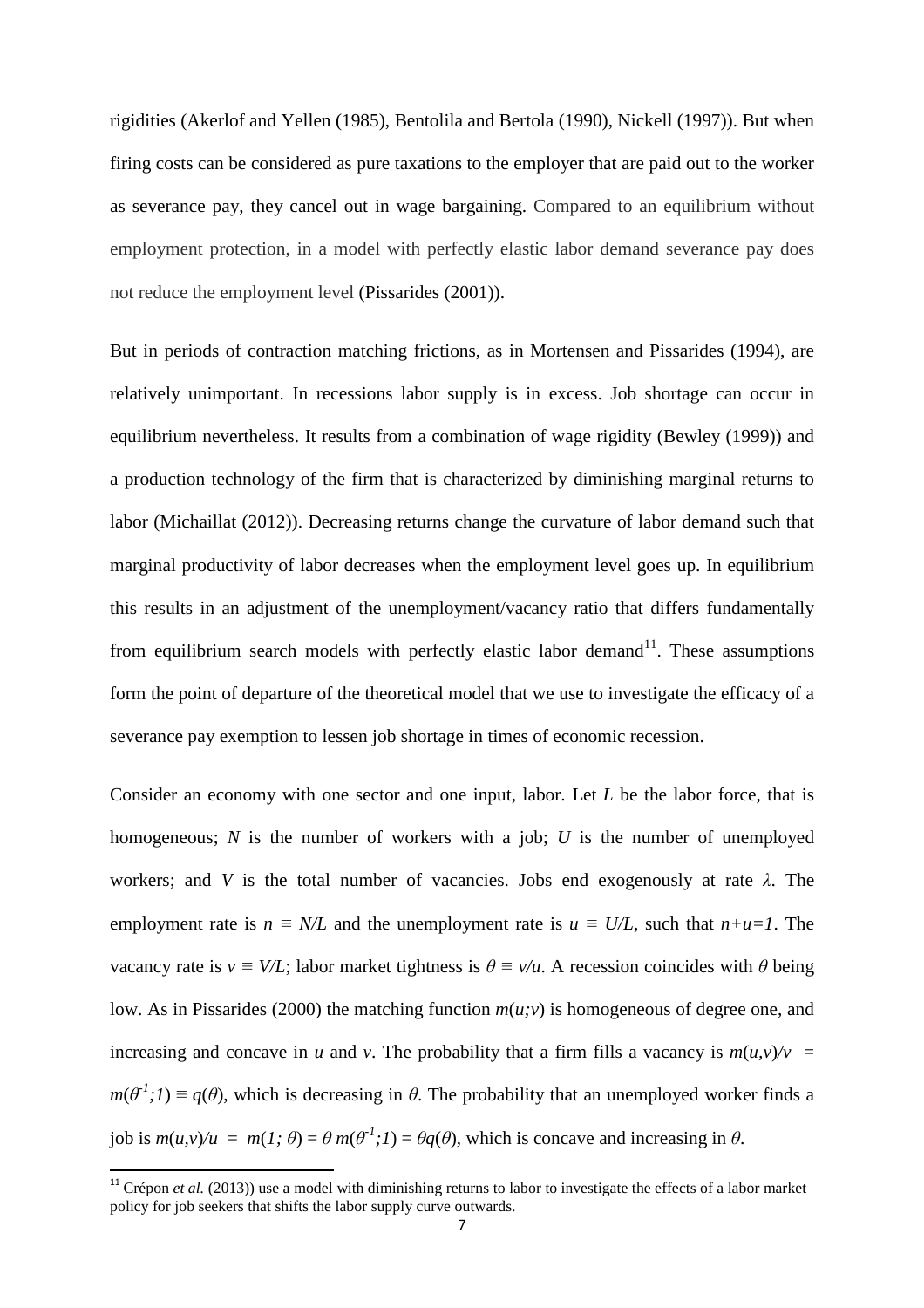# *The labor supply curve*

The inflow into unemployment is  $(L-U)\lambda$ . The outflow out of unemployment is  $U\theta q(\theta)$ . In steady state it holds that

$$
(3.1) \t(L-U)\lambda = U\theta q(\theta) .
$$

Equation (3.1) defines the Beveridge curve

$$
(3.2) \t\t\t u = \frac{\lambda}{\lambda + \theta q(\theta)}.
$$

It can also be rewritten as the labor supply curve

$$
(3.3) \t\t n_S = \frac{\theta q(\theta)}{\lambda + \theta q(\theta)},
$$

with  $\frac{\partial n_S}{\partial \theta} > 0$  and  $\frac{\partial n_S}{\partial \lambda} < 0$ . When the mean duration of a job increases, the level of employment increases as well.

# *The labor demand curve*

The firm's input decision is subject to a Cobb-Douglas production technology with decreasing returns to scale. The marginal revenue associated with a newly hired worker is  $\alpha n^{\alpha-1}$ , with  $\alpha \in (0,1)$ . Vacancies can be posted at costs *c*. Firms will post a vacancy when the expected returns are equal to the costs. In a labor market with search and matching and free entry the costs of posting a vacancy are equal to the expected returns. The Bellman equation for having a vacancy posted can be written as

$$
(3.4) \t\t\t\t\t\Omega = \frac{c}{q(\theta)},
$$

where  $\Omega$  is the present value of filling a job opening. The Bellman equation for having a job filled is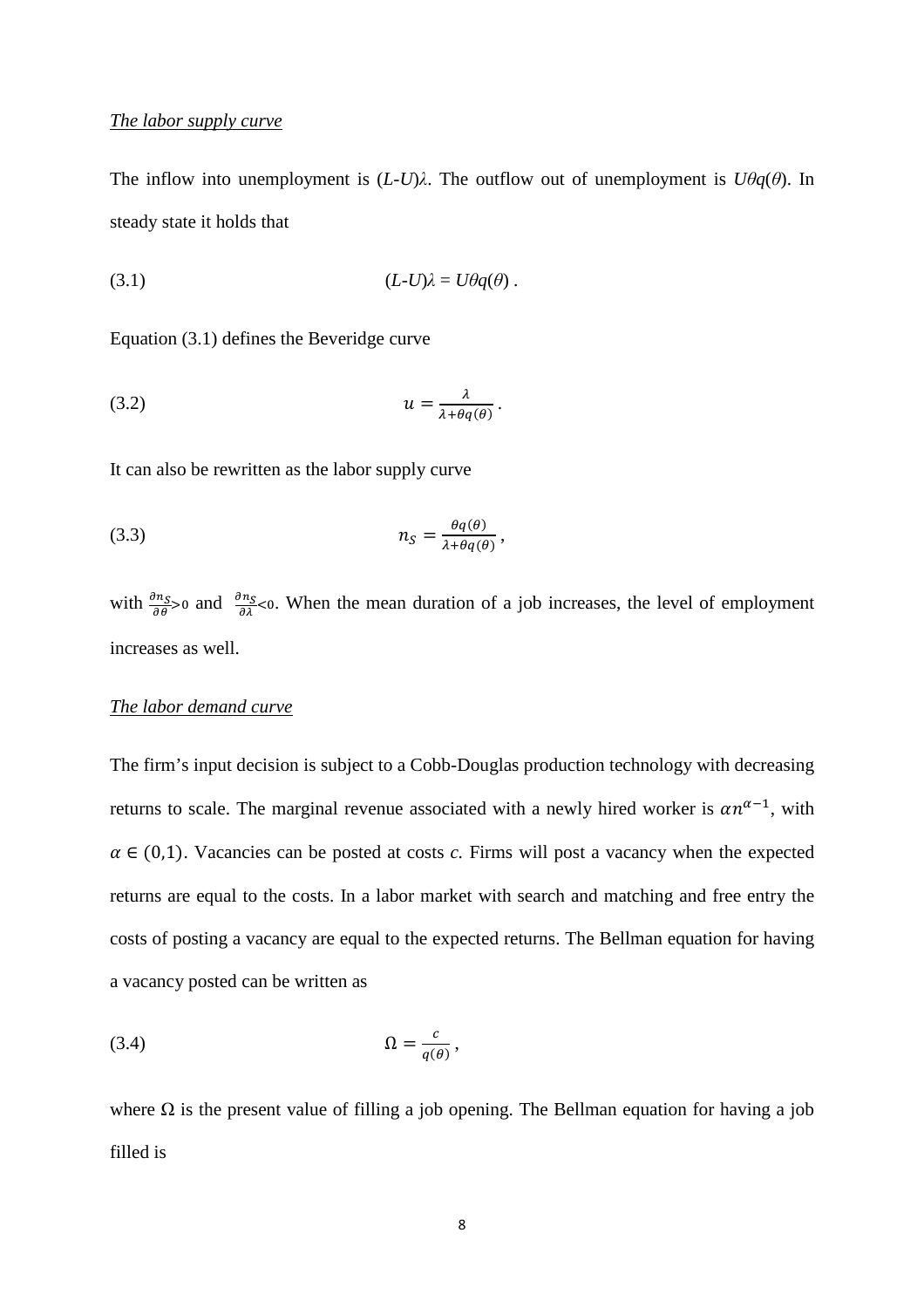$$
r\Omega = \alpha n_D^{\alpha - 1} - w - \lambda \Omega ,
$$

with *r* being the interest rate and *w* is the total costs of a filled job. Both are fixed. Labor demand,  $n_D$ , can be derived from substitution of equation (3.4) into (3.5), such that  $n_D$  is a non-linear function of  $\theta$  with  $\frac{\partial n_D}{\partial \theta}$  < 0. The equilibrium values  $n^*$  and  $\theta^*$  are obtained for  $n_D = n_S$ .

#### [INSERT FIGURE 2A ABOUT HERE]

Figure 2A demonstrates labor market equilibriums in times of prosperity  $(n_1)^*$  and in recessions  $(n_2^*)$ . Given the properties of the probability that an unemployed worker finds a job -- *θq*(*θ*) being concave and increasing in *θ* -- it holds that in prosperous times (high *θ*) labor demand is high and the curvature of the labor supply curve is steeper than in recessions (low *θ*) when labor demand is low.

#### *The government*

In order to finance unemployment benefits the government imposes severance pay rate *τ*. Contrary to the UI literature we assume that the incidence thereof is entirely on the firm side. The total costs *w* to employ a worker exists of wage costs  $w<sub>\tau</sub>$  plus a severance pay mark-up  $\tau$ 

$$
(3.6) \t\t\t w = (1+\tau)w_{\tau}.
$$

The government receives  $n\tau w_{\tau}$  and pays  $u\beta w_{\tau}$  to unemployed workers. The severance pay rate  $\tau$  is thus considered as pure taxation to the employer paid out to the unemployed worker as benefit rate  $\beta$ . In the steady state the budget constraint for the government requires that the unemployment-employment ratio is equal to the ratio of the severance rate and the benefit rate

(3.7) 
$$
n \tau w_{\tau} = u \beta w_{\tau} \implies \frac{u}{n} = \frac{\tau}{\beta}.
$$

The government sets  $\beta$  and  $\tau$  so as to accommodate the unemployment benefits for all unemployed workers. Substitution of  $u = 1 - n$  yields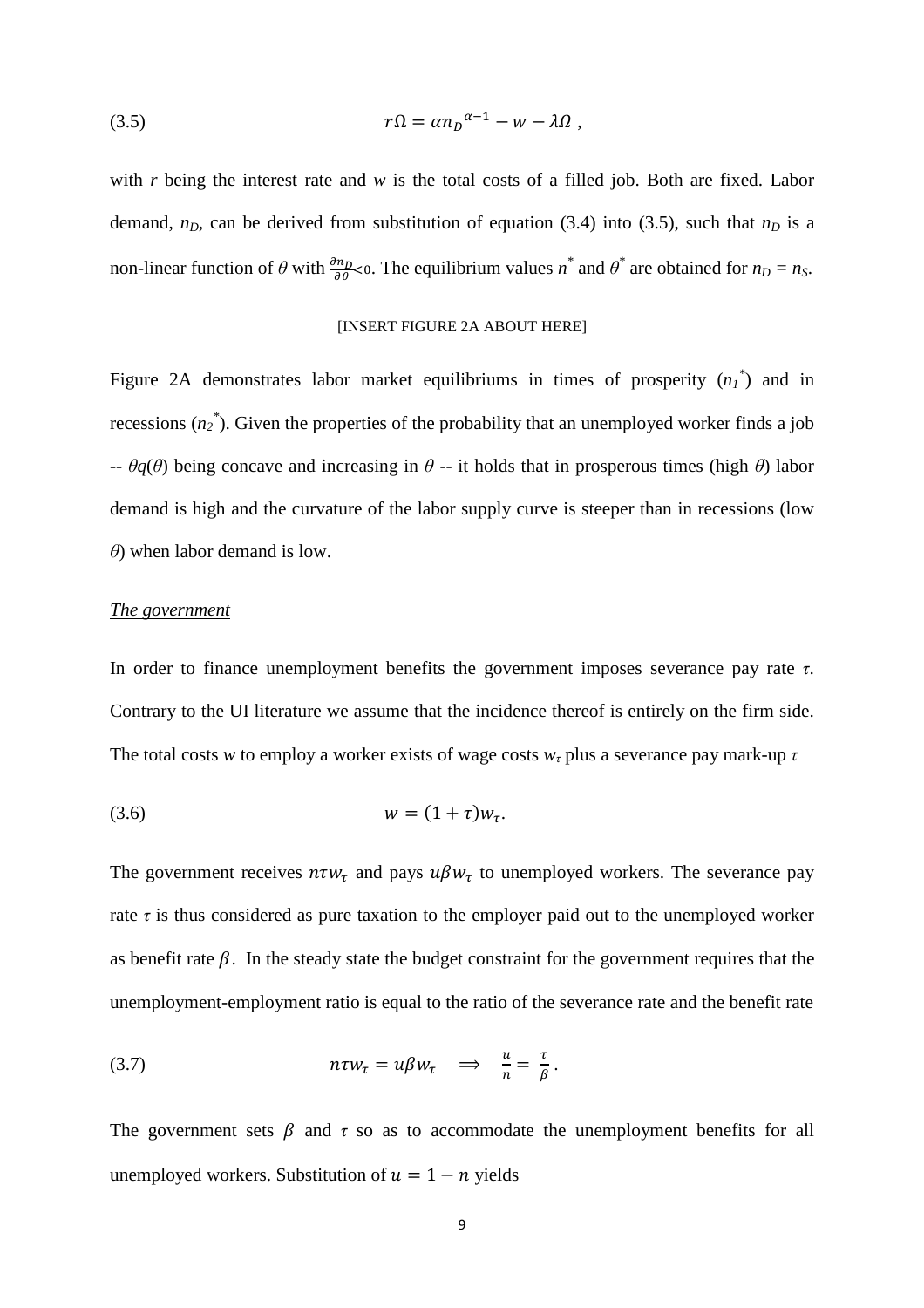(3.8) 
$$
\frac{1-n}{n} = \frac{\tau}{\beta} \implies n = \frac{\beta}{\tau + \beta}.
$$

Equation (3.8) shows that the employment rate is negatively correlated with the severance pay rate set by the government.

### *The employment effect of the severance pay exemption policy*

Let  $0 \leq p_{\tau} \leq 1$  be the probability that a firm in demise receives exemption of paying  $\tau$ . In the first instance we assume  $p<sub>\tau</sub>$  is given. The total expected costs of filling a job changes into

(3.9) 
$$
w' = p_{\tau}w_{\tau} + (1 - p_{\tau})(1 + \tau)w_{\tau} = (1 + \tau - \tau p_{\tau})w_{\tau}.
$$

As a result, due to a cut in the severance taxation to the firm the policy induces a reduction of the expected total operating costs of a filled job<sup>12</sup>. The Bellman equation for having a job filled becomes

(3.10) 
$$
r\Omega = \alpha n_D^{\alpha-1} - w' - \lambda \Omega = \alpha n_D^{\alpha-1} - (1 + \tau - \tau p_\tau) w_\tau - \lambda \Omega,
$$

shifting the labor demand curve upwards.

 $\overline{\phantom{a}}$ 

### [INSERT FIGURE 2B ABOUT HERE]

Figure 2B illustrates the effect of the severance exemption policy on the equilibrium employment. The solid lines represent the labor demand curves without the exemption policy, the dotted lines the labor demand curves with the policy in place. The graphs show that the policy is especially effective during recessions when labor market tightness  $\theta$  is low. This result differs fundamentally from the standard equilibrium search framework. The difference

 $12$  A special case is when the firm would go bankrupt unless the government is willing to make a contribution to the firm to save jobs. Then *τ* becomes a subsidy rather than a cut in severance pay taxation. In fact this has been precisely the case when during the Great Recession the Dutch government helped saving private banks such as Fortis, Aegon, ABN-AMRO and ING with large financial injections, averting bankruptcies and preventing a big increase of the unemployment rate. A similar situation holds for the 2008 and 2009 government support to help saving the domestic U.S. auto industry.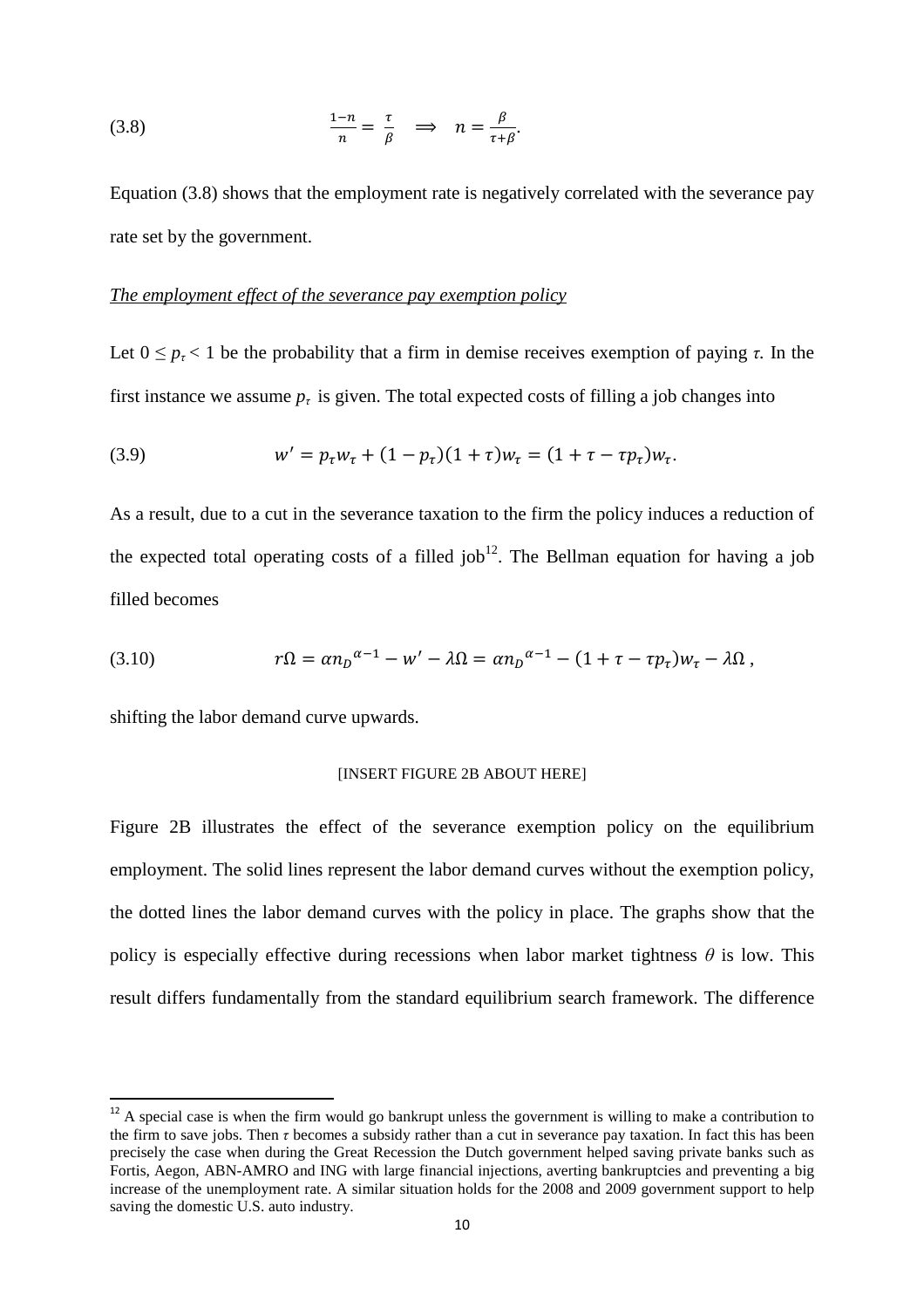is a consequence of the assumptions of wage rigidity during recessions and diminishing returns to labor. It renders permanent jobs being more receptive to cyclical fluctuations.

### [INSERT FIGURE 3 ABOUT HERE]

Figure 3 shows cyclical fluctuations of permanent and temporary work in the Netherlands for the period 2001–2011. In this period there has been a shift of 140,000 workers or 2.6 percent of the workforce from the permanent to the temporary jobs. From 2005 to 2008 employment in both categories increased. The number of temporary jobs grew from 0.8 million in 2001 to 1.13 million in 2008. In 2009 it went down, but stayed above 1.1 million until 2011. The average number of permanent jobs is 5.25 million and fluctuates between 5.19 million and 5.33 million. In the years 2002 - 2005 and 2009 - 2011 as a result of the Great Recession permanent employment declined. Despite strict laws to reduce permanent job loss the number of tenured workers shows substantial cyclical fluctuation.

### **4. An empirical comparison of two different dismissal procedures**

The most important difference for firms between permanent worker contract termination through the civil court or the public employment service is the possibility to be relieved from the obligation of severance pay in the latter case.

#### [INSERT FIGURE 4 ABOUT HERE]

Figure 4 shows all the requests for dismissals that have been submitted to the two institutions during the period 2001 through 2011. In the periods  $2003 - 2004$  and  $2008 - 2009$  at the onset of the Great Recession the number of dismissal requests to the public employment service increased relative to the number of requests to the civil court. These increases coincide with growing unemployment rates during the same periods. This finding is consistent with the theoretical result that when labor market tightness  $\theta$  is low the policy is more effective and the number of dismissal requests increase. The volumes of requests to both institutions are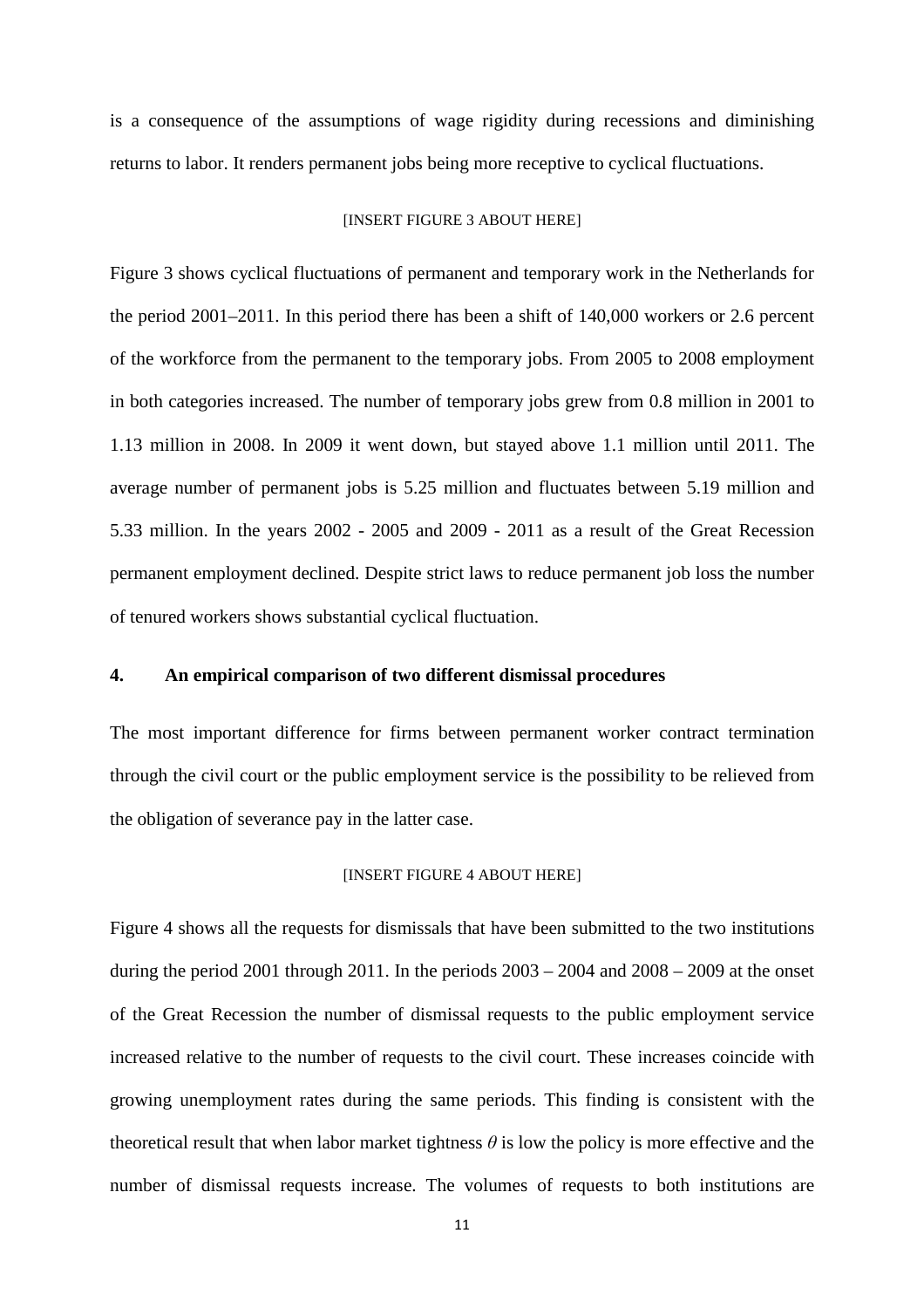leading indicators for the unemployment rate. In recessions as well as during expansions firms are granted permission to dismiss workers and so avoid severance pay. This is consistent with the fact that job destruction -- as well as job creation -- occurs throughout the business cycle (Davis and Haltiwanger (1992)), though fewer firms decline in good times.

An electronic database allows the civil court to keep track of the number of dismissal cases filed each year. However, this database does not contain any detailed information on particular cases. All civil court files on individual dismissal cases are stored in archives administered by the organization of the courts. Detailed information is stored in paper folders only, each containing a written appeal, a written defense, and the judge's verdict. Each folder has a concise description of the reason for dismissal and some employee related characteristics such as job tenure, position, date of birth and earnings. Shortly after a case is closed the folder is moved to and stored in the local court's data archives where it is kept for a period longer than twenty-five years.

Each dismissal case filed at the public employment service is recorded in the Automation of Reports and Consolidated Orders System (ARCOS) database.<sup>13</sup> ARCOS files a small number of employer and employee related characteristics, such as the reason for dismissal and the duration of the dismissal procedure. Further specific information about each case -- including the wage of the employee, age, the number of years of tenure, and the number of working hours per week -- is kept in hard-copy files only that are stored in a national archive located in the city of Almere.

#### [INSERT TABLE 1 ABOUT HERE]

The data that we have collected for this study consists of a randomly selected and representative sample of 2,407 individual dismissal requests from the years 2006 to 2009 of which 1,140 are civil court cases and 1,267 are cases from the public employment service.

l

<sup>&</sup>lt;sup>13</sup> Other databases that contain information of job dismissals through the public employment service, for example at the Central Bureau of Statistics in the Netherlands, are admittedly incomplete (*cf.* CBS (2011)).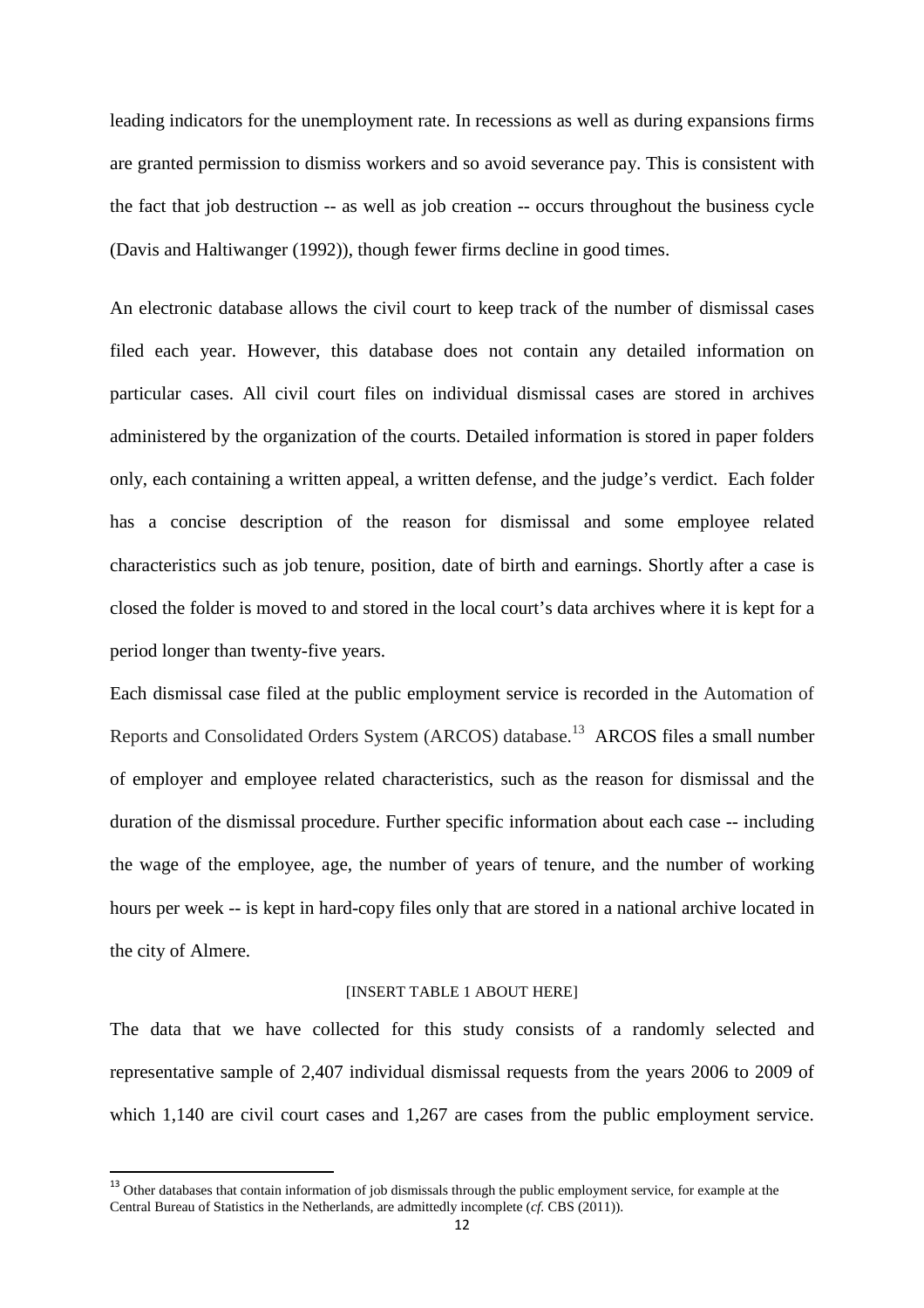Table 1 shows the numbers and percentages of requests divided by employment sector, firm size and gender.<sup>14</sup> The distribution over the various sectors does not differ in great detail between the civil court and the PES. The data show no significant gender difference. We do find differences with respect to firm size. Larger firms tend go to court more often. Why small firms are more likely to submit dismissal requests to the PES than large firms in not known. But the fact that large firms go to court more often is in line with the outcomes of related research for small and large firms in other European countries (*cf.* Bender *et al.* (2002) for Germany and France; Boeri and Jimeno (2005) for Italy).

#### [INSERT TABLE 2 ABOUT HERE]

Table 2 presents information on the differences in duration of the dismissal procedures and some other summary statistics of job characteristics. The duration of the civil court procedure is almost three weeks shorter than the PES procedure (20.3 days). However, the variance of court procedure duration is 2,644 days squared longer. This variation in duration is 2.5 times larger than the variance of the duration of PES procedures. Interestingly, there are practically no significant differences in tenure, age and hourly wage profiles between the two procedures.

# *Unexpected shocks to the employee-employer relationship*

 $\overline{\phantom{a}}$ 

Table 3A gives an overview of the different reasons for which terminations of permanent contracts have been requested. These reasons form a direct link between the cause of a – negative – shock and the productive employer-employee relationship. Accordingly, we conclude that the uncertainty underlying the probabilities in our theoretical model can come from a variety of sources. Illnesses, disturbed employer-employee relationships, demand or technology shocks influence the equilibrium employment level all differently.

### [INSERT TABLES 3A & 3B ABOUT HERE]

In the data files distinctions are being made between economic and non-economic reasons for dismissal requests. Table 3B reports rates of dismissal for economic and non-economic

 $14$  For detailed information about the data collection and its representativeness for the Netherlands, see Frenk (2013).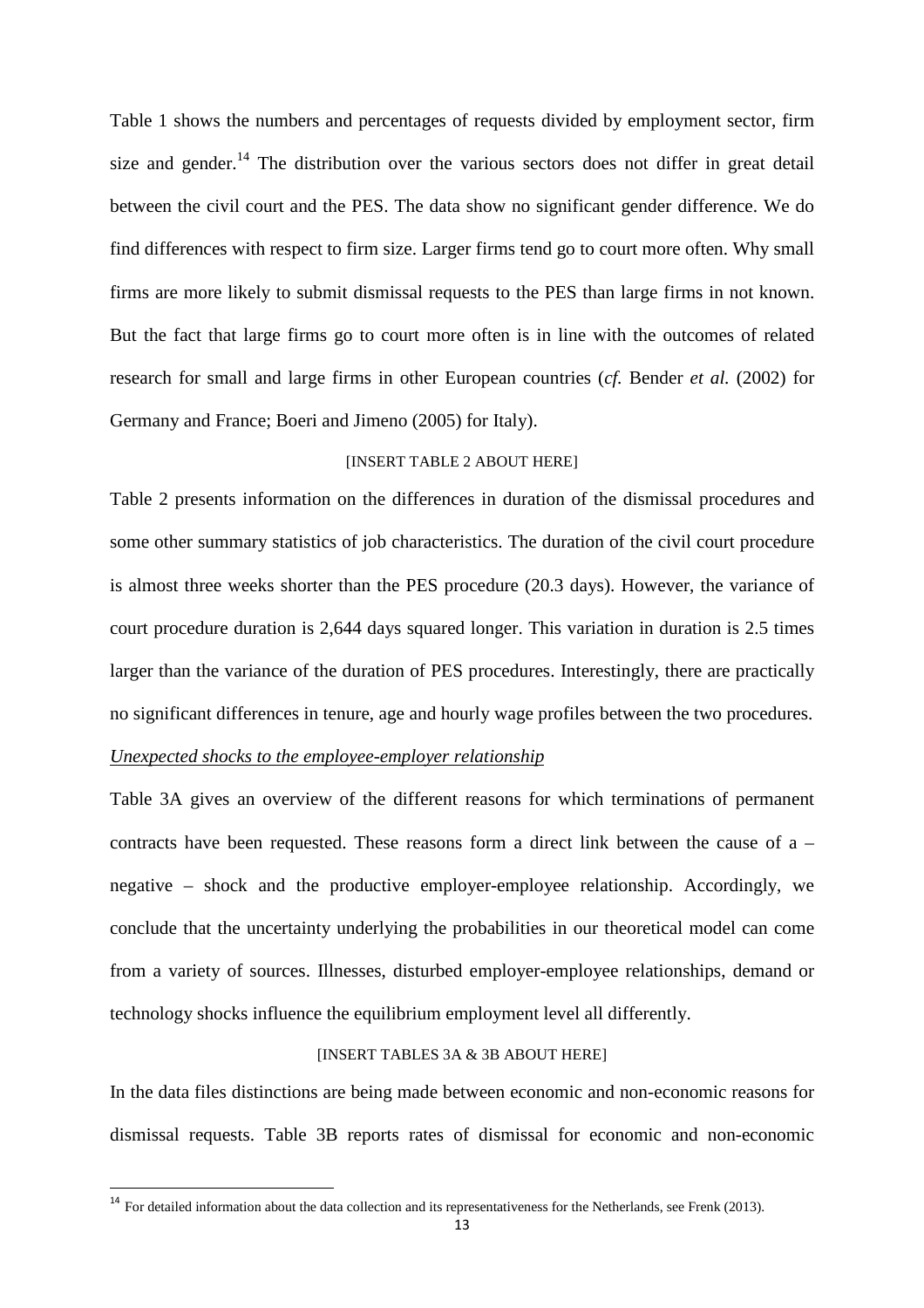Reasons Important economic reasons are demonstrable structural declines in sales or the reduction in orders. The data include 1171 dismissal requests for economic reasons. Most dismissal requests submitted to the PES are economically motivated job reductions (71.3 percent). But a substantial amount of 22.8 percent of dismissal requests for economic reasons end up at the civil court. Non-economic reasons are divided into dysfunction, disturbed relationship, reproachable behavior, prolonged illness, and a rest category. Almost all cases of prolonged illness are approved by the public employment service. Most other cases are based on disputes between employers and employees.

# **5. Differences in firing costs**

In this section we compute the firing costs differences between dismissals with permission from the public employment service and permanent job contract annulment by the civil court. To obtain a better understanding of the consequences of the severance pay exemption policy on idiosyncratic firing costs we estimate differences in cost distributions for all cases<sup>15</sup>.

### *Firing costs and the civil court*

l

Before starting a civil court procedure the employer is obliged to pay a court fee. The size of this fee depends on the legal form of the employer. The employer will also incur the costs of ongoing wage payments for the duration of the dismissal. This duration period can be divided into two components. The first component is the duration of the civil court procedure; or the time the court needs for a verdict. This starts at the moment a request is registered and lasts until the moment the court reaches a decision. The second component is the time between the verdict and the duration of employment contract termination, which is determined by court ruling. The civil court is not bound to observe the statutory notice period; and can decide when the employment contracted shall be dissolved. The final cost component is the

<sup>&</sup>lt;sup>15</sup> See Pfann (2006) for an elaborate description on how to compute heterogeneous firing costs for individual workers in the Dutch labor market.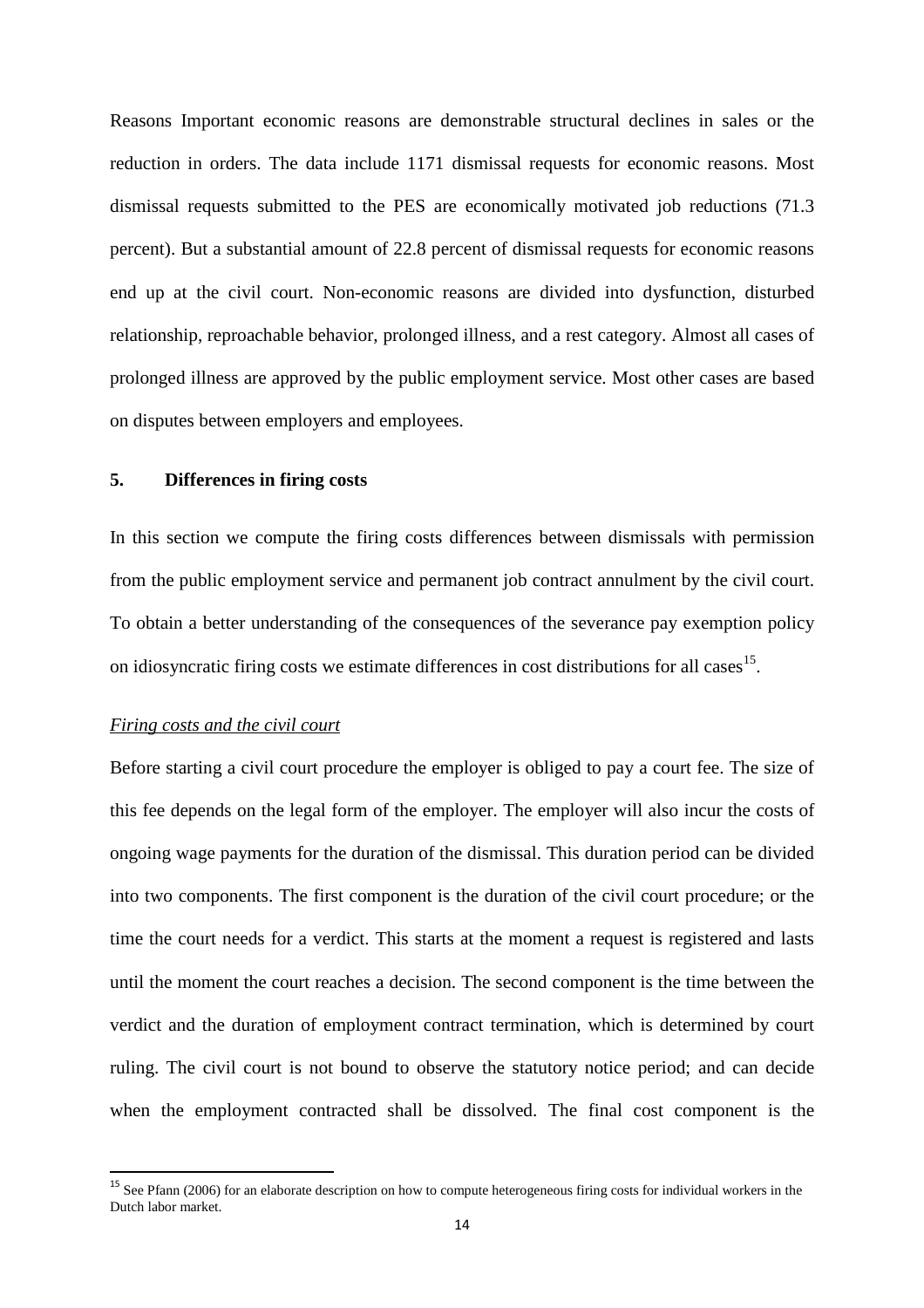severance payment. In the Netherlands courts have a guideline to determine severance payments; a "*formula for cantonal judges*" states that severance payments should be equal to the product of three factors. A is a weighting factor of the years of age of the employee  $A=$ 0.5 for age<35; A=1 for  $35\leq$ age $<45$ ; A=1.5 for  $45\leq$ age $<55$ , and A=2 for age $\geq$ 55. Factor B is the gross monthly wage. C is a correction factor that is determined by the civil court, with 0≤C≤2. If C<1, the employee is held liable for negligence, and if C>1 the employer is held liable. In all other cases C=1. The exact amounts of severance payments are obtained directly from the court records.

### *Firing costs and the public employment service*

An employer that submits a request for dismissal to the public employment service will incur ongoing wage costs during the time of the dismissal procedure. The period can be divided into three parts: the procedural time, the time to notice, and the period of notice. The procedural time is the time between submission and the pronouncement. The time to notice is the period between the pronouncement and the start of the notice period. The notice period is defined by the employee's years of tenure. Currently, a notice period equals 1 month for tenure less than 5 years, 2 months for tenure less than 10 years, 3 months for tenure less than 15 years, and 4 months for tenure of 15 years or longer.

### [INSERT TABLE 4 ABOUT HERE]

Table 4 shows the outcomes of the computations of idiosyncratic firing costs based on our data set on individual dismissal cases. The *average* firing costs that a firm faces if a dismissal request is approved by the PES is  $\epsilon$  7,480. That is 533 times the *average* hourly wage rate of a worker whose request for job destruction is submitted to the PES. The *average* firing costs a firm faces if a dismissal request is submitted to and approved by the civil court is  $\epsilon$  30,982. That is 1,960 times the *average* hourly wage rate of a worker whose request for job destruction is submitted to the court. The *average* firing costs for the civil court procedure are found to be 4.14 times the average PES firing costs. The *median* costs are 1.83 times larger.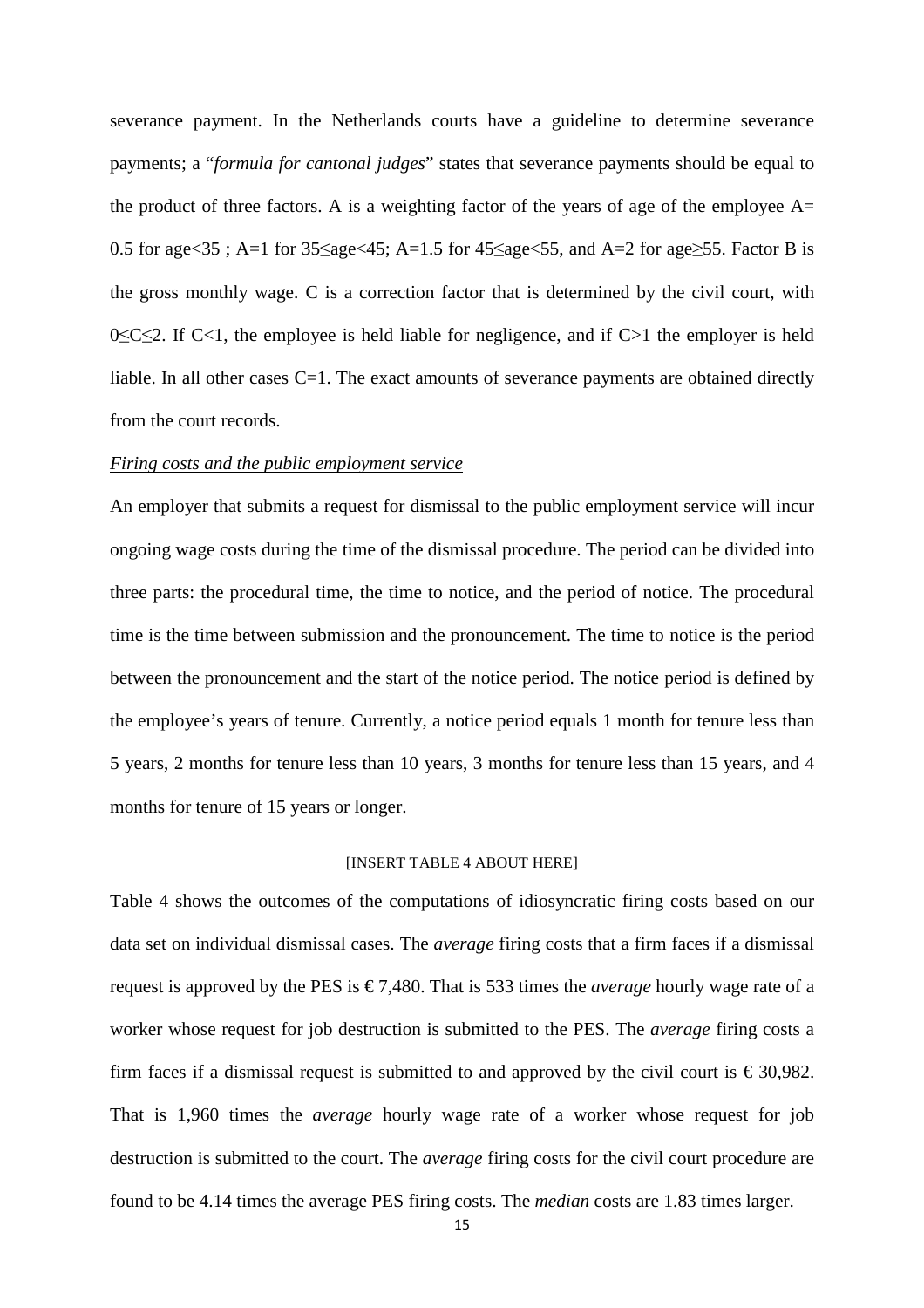The most striking dissimilarity between the two procedures is the differences in *variances* of the firing costs. The standard deviation of the firing costs through the civil court is  $\epsilon$  54,808; the standard deviation of firing costs associated with the public employment service is  $\epsilon$ 5,648. Consequently, the standard deviation of expected firing costs that result from civil court procedures is 9.7 times higher. Dismissal through court is characterized by higher costs and much larger variations in costs and duration.

Given these outcomes, the question arises: "Why do not all employers apply for dismissal permission from the public employment service always?" The reason is that the decisions can be challenged in court by the employer as well as by the employee; cases of troubled employer/employee relationships will not be dealt with by the public employment service. And if a request is considered unreasonable, permission to terminate the employment contract shall not be granted (but valuable time and costs are foregone). An unconditional estimate for the expected probability to receive approval of severance pay exemption for the period 2006- 2009 can be obtained from Table 3B:  $\hat{p}_{\tau} = .75^{16}$ . Three out of four permanent contract jobs that are terminated for economic reasons receive approval from the PES. The fourth ends up in court.

#### [INSERT TABLE 5 ABOUT HERE]

In Table 5 we take a closer look into the differences in costs between economic and noneconomic reasons. Firing costs for the public employment service are almost equal, while firing costs determined by the civil court is almost double the size for permanent job endings for economic reasons. Observable differences are in the wage rate, age, and tenure, as well as in the determination of the factor in the formula for cantonal judges that puts weight on who is held responsible most for the termination of a permanent worker's contract. The difference in average age between public service and civil court dismissals for economic reasons equals 4

l

<sup>&</sup>lt;sup>16</sup>  $\hat{p}_{\tau} = [904/1267] / [(267/1140) + (904/1267)] = 0.75$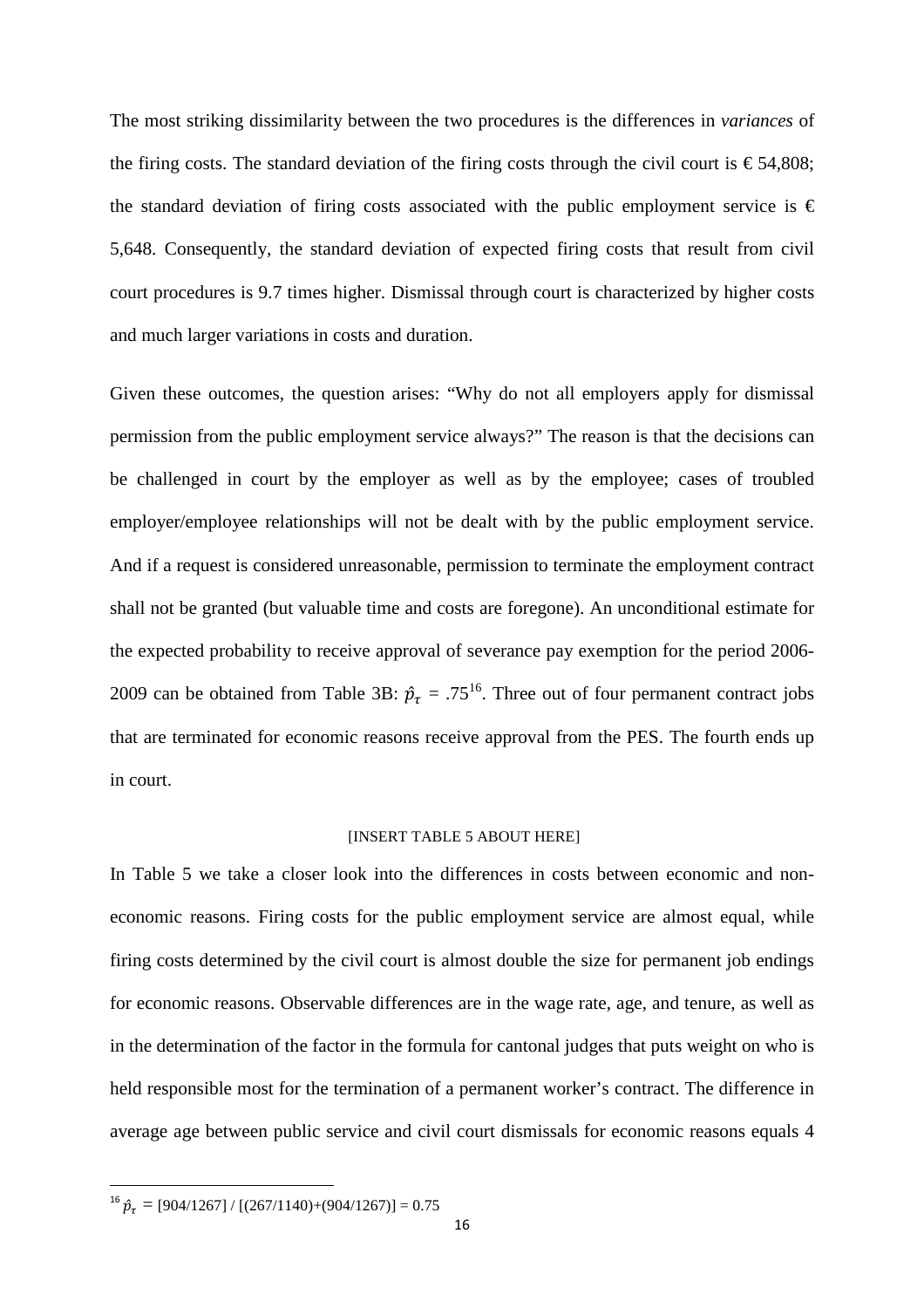months. The tenure difference is 2 months. Both differences are not significant. Public service dismissals for non-economic reasons include primarily those workers whose permanent contracts are being dissolved due to long-term illnesses. Surprisingly, their average age is 4.5 years lower than that of workers that are laid off on non-economic grounds (disputes) by civil courts, but their tenure is 22.3 months longer.

### **6.** Endogeneity of  $p_\tau$

One of the formal tasks assigned to the public employment service is to assess whether or not a request for permission to dissolve a permanent worker contract is based on reasonable grounds. This provision is one the most important disciplinary instruments currently available for the Dutch labor market policy. Preventive dismissal checks restrain firms to seek reduction of severance payments on unjustifiable grounds, while courts can discipline a firm for negligent behavior that leads to dissolution of a contract. Dutch firms are thus discouraged to shift private costs to society for considerations of self-interest alone.

Dismissal requests that are based on unjustifiable grounds correspond to the incidence of employer moral hazard. The probability that a firm can be exempted of severance pay is indeed subject to employer moral hazard. The moral dilemma is the following. Suppose that a firm wants to get rid of a worker for reasons not justified by the public employment service. Reaching a mutual agreement between the employer and the employee is not an option in this case. The firm knows that a request to the court is likely to be either rejected -- and the opportunity to fire this worker will be foregone -- or be granted by the civil court at high costs. When the firm is hit by a negative shock, this creates an alternative possibility to lay off this worker at low costs for the firm (but at high costs for society). The firm can submit a request to the public employment service for permission to fire these workers, and at the same time will not be losing the option to go to court. The firm will profit when a judgment of the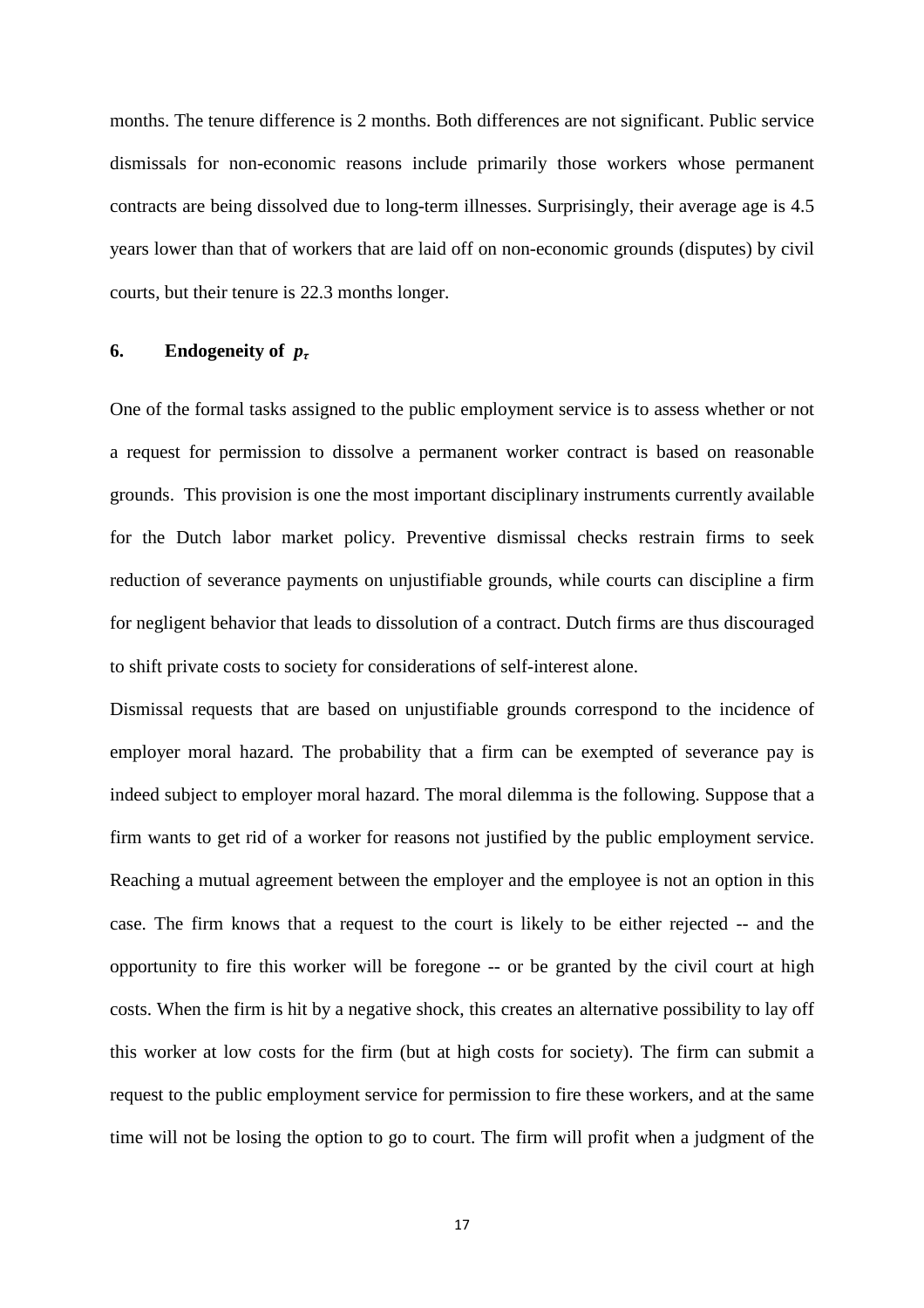public employment service is in favor of the dismissal of this worker. The expected gains to such a firm will be higher during bad times.

More formally, suppose that a firm is characterized by  $\delta$  being drawn from the distribution of propensities to request permission for dismissal based on justifiable reasons. When  $\delta$  is low the firm is more likely to submit a request that is unjustified. The probability of exemption becomes  $p_\tau(\delta)$  for some twice differentiable function  $p_\tau$ , with  $p'_\tau > 0$  and  $p''_\tau < 0$ . The Bellman equation then becomes

(6.1) 
$$
r\Omega = \alpha n_D^{\alpha - 1} - \left(1 + \tau - \tau p_\tau(\delta)\right) w_\tau - \lambda \Omega
$$

with  $\frac{\partial n_D}{\partial \delta} > 0$ .

The public employment service is expert in the identification of dismissal requests that are not based on justifiable grounds. In recessions the volume of dismissal requests will be higher. Under the null hypothesis of no employer moral hazard  $p_{\tau}$  is exogenously determined by the PES,  $\delta$  will be constant for all employers, and the rate of unjustified dismissal requests shall not vary over the business cycle. The alternative hypothesis, however, is that  $\delta$  is not constant. This induces endogeneity of  $p_{\tau}$ . A low- $\delta$  employer has a higher probability that a dismissal request will be rejected. In recessions more firms are hit by downward shocks. So, the number of dismissal requests directed to the civil courts and to the PES will increase both in recessions, but the increase of requests to the PES is higher. In Figure 3 we showed already that this is indeed the case. When  $p_{\tau}$  is endogenous the rejection rate is expected to be higher during recessions. High- $\delta$  employers face higher  $p_{\tau}(\delta)$  than low- $\delta$  employers. This implies that the labor demand curve is higher for high- $\delta$  employers. We could, for example, interpret Figure 4B in such a way that the solid curves correspond to the labor demand curves of a low- $\delta$  employer and the dashed curves to that of a high- $\delta$  employer. Then again we find that the severance pay exemption policy has a much larger impact on equilibrium employment in times of recessions.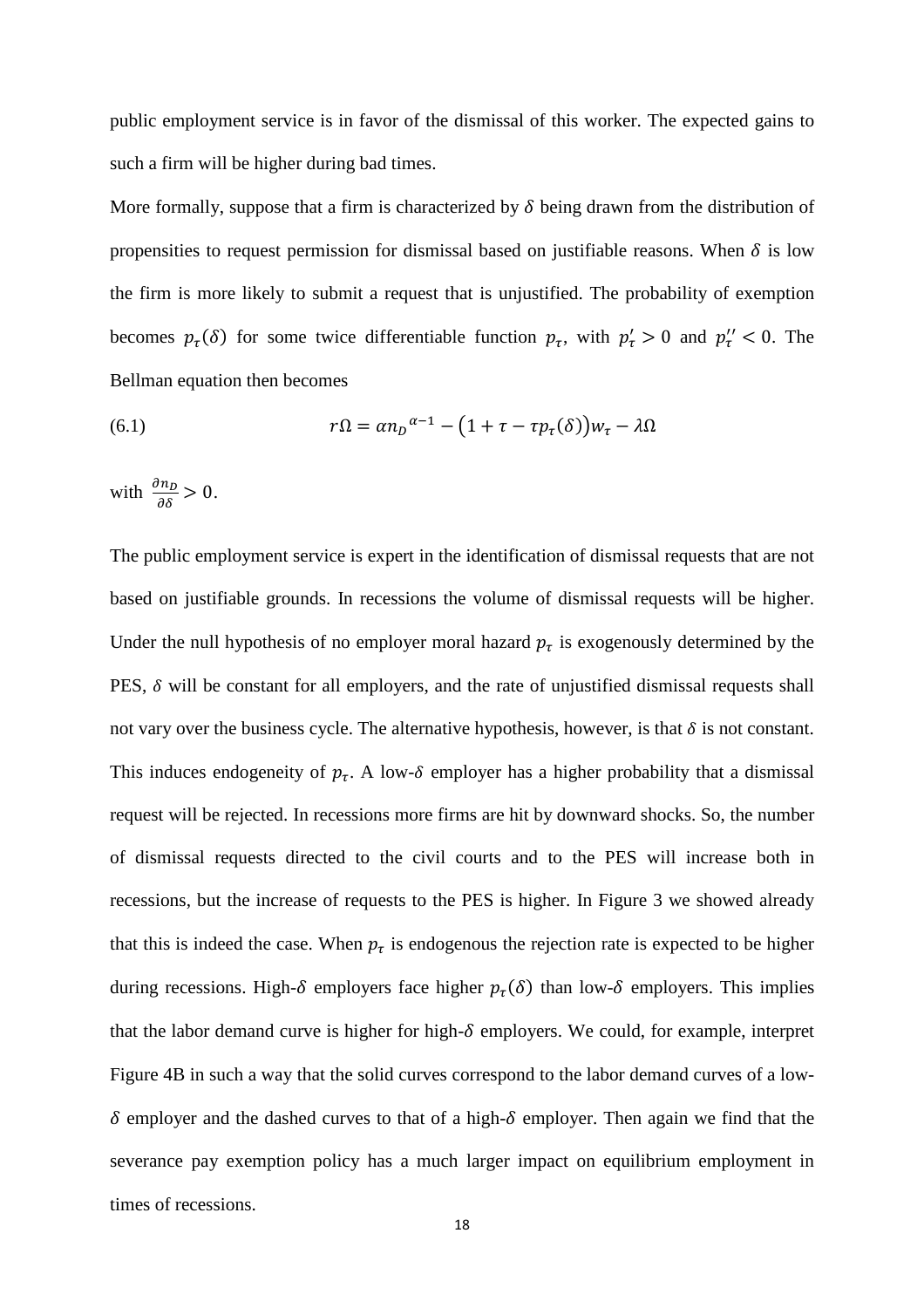When  $p_{\tau}$  is endogenous to the employer, *for example* when employer moral hazard is prevalent in the labor market, the severance pay exemption policy has two effects that will both lead to a reduction of the inflow into unemployment: (*i*) labor demand shall be higher in times of recession; and (*ii*) as a result of the a priori reasonability checks lay-offs based on unjustifiable grounds shall be lower.

Thus in theory severance pay exemption is an effective policy that increases the equilibrium level of employment especially in times of recession even when  $p_{\tau}$  is endogenous. Regrettably, we cannot formally distinguish between low- $\delta$  and high- $\delta$  employers in our data set. But, what we can do is to relate the unemployment rate to the rejection rate for all time periods our data cover.

#### [INSERT TABLE 6 ABOUT HERE]

Table 6 shows dismissal requests that are not granted by the PES for the period 2006-2009. In the first three years of that period the unemployment rate is declining, while in 2009 at the onset of the Great Recession the unemployment rate increases. The rejection rate by the public employment increases when unemployment rises. The increase is observed for dismissal requests for economic as well as for non-economic reasons. More requests are rejected during recessions, indicating indeed that  $p_{\tau}$  is pro-cyclical.

Although employer moral hazard has not received much attention in the academic economics literature so far, LeRoy (2008) finds U.S. state courts create conditions for employer moral hazard in the arbitration of employment disputes. Therefore we believe that the role of employer moral hazard is an important new line of research in the field of job security measurements and their effects on the levels of employment and unemployment. Preventive dismissal checks restrain firms to seek reduction of severance payments on unjustifiable grounds. Firms are discouraged to shift private costs to society on considerations of self-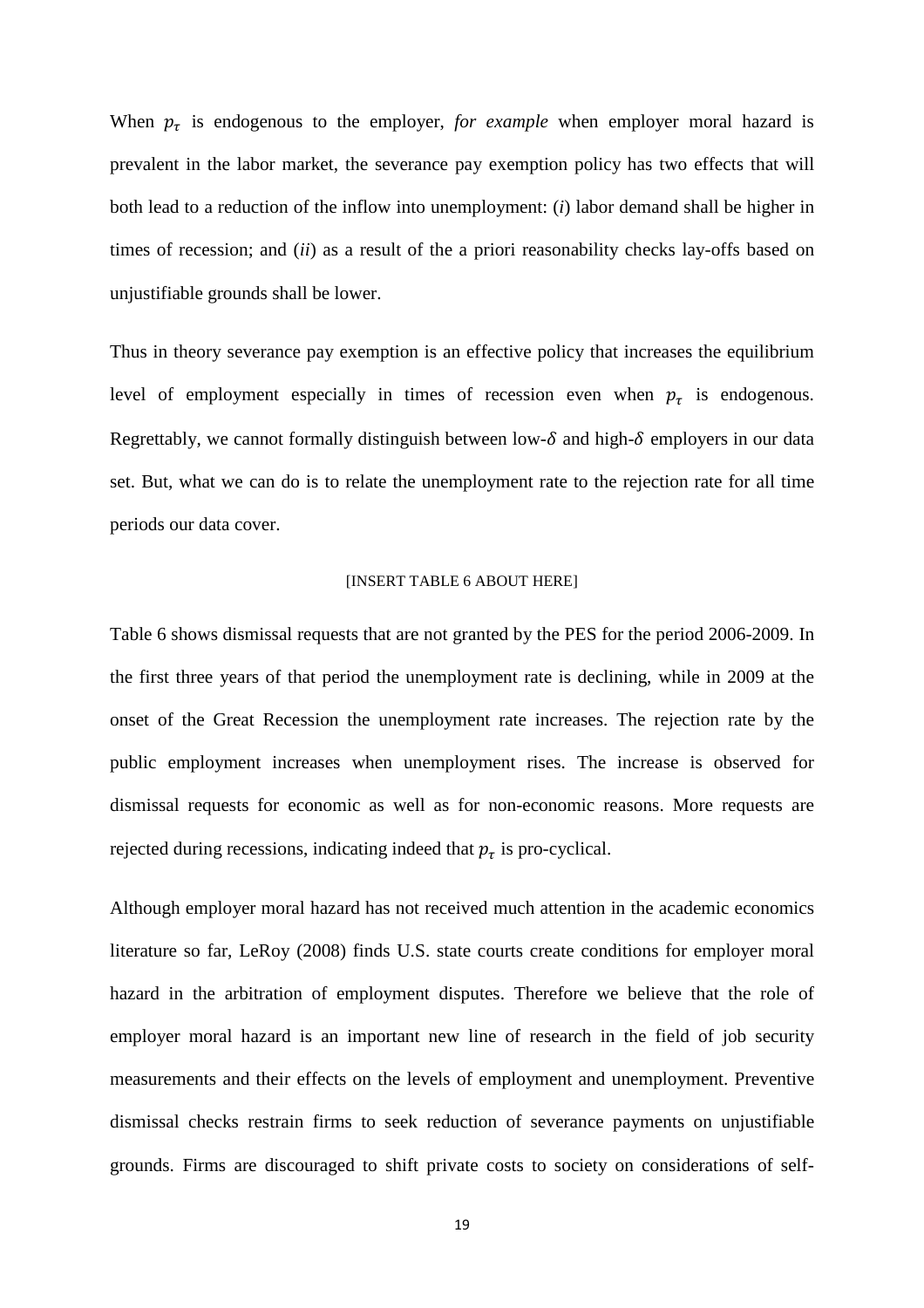interest alone diminishing the effect of employer moral hazard in the labor market. The institutional system of preventive dismissal checks seems effective in reducing the costs – in terms of higher unemployment insurance benefits – imposed upon the Dutch society.

# **7. Conclusions**

This study discusses the roles of job security provision and social insurance policies in times of economic recession. Exemption of severance pay for firms in demise is a pure cost reduction for the firm in need that is paid for by the government and it is an example of flexible counter-cyclical labor market policy. This paper studies the effects of that policy in comparison with a common situation of a civil court procedure to check the reasonability of a dismissal. An equilibrium search model with wage rigidity and diminishing returns to scale predicts that the severance pay exemption policy slows down the increasing rate of unemployment during economic downturns. An empirical analysis of the differences in duration and costs between two procedures to terminate a permanent worker's contract shows that:

- i. The duration of civil court procedures is shorter on average (three weeks);
- ii. The variance of civil court procedure durations is larger (2.5 times);
- iii. Average firing costs from civil court procedures are higher (4.14 times); median firing costs are also higher (1.83 times);
- iv. The standard deviation of firing costs of civil court procedures is higher (9.7 times).

Since the incidence of both procedures is about equal during periods of expansion, while during periods of contraction firms are more likely to lay-off tenured workers using the option to be exempted from severance payments, we conclude that a labor market with this dual system of flexible counter-cyclical labor market policy functions better in recessions.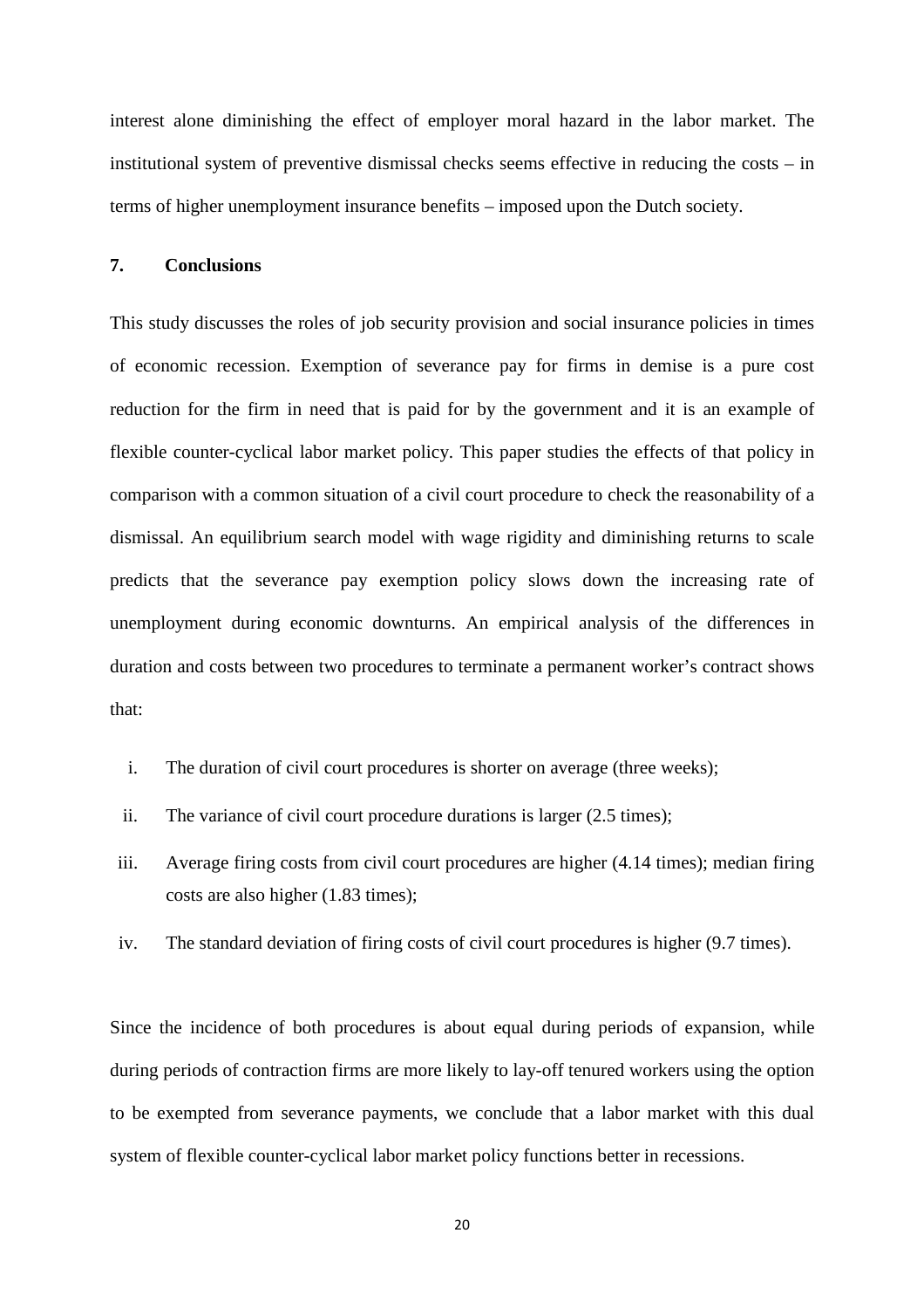The results presented in this paper leave ground for extension, specialization, and generalization. One suggestion for specialization is to obtain deeper understanding of the role of employer moral hazard in labor market fluctuations. Moreover, the model presented in this paper can be extended with exit and entry of firms to accommodate for increases in the number of firm bankruptcies in recessions that lead to rising unemployment often seen when government budgets for counter-cyclical labor market policies deplete due to unexpectedly long-lasting recessions.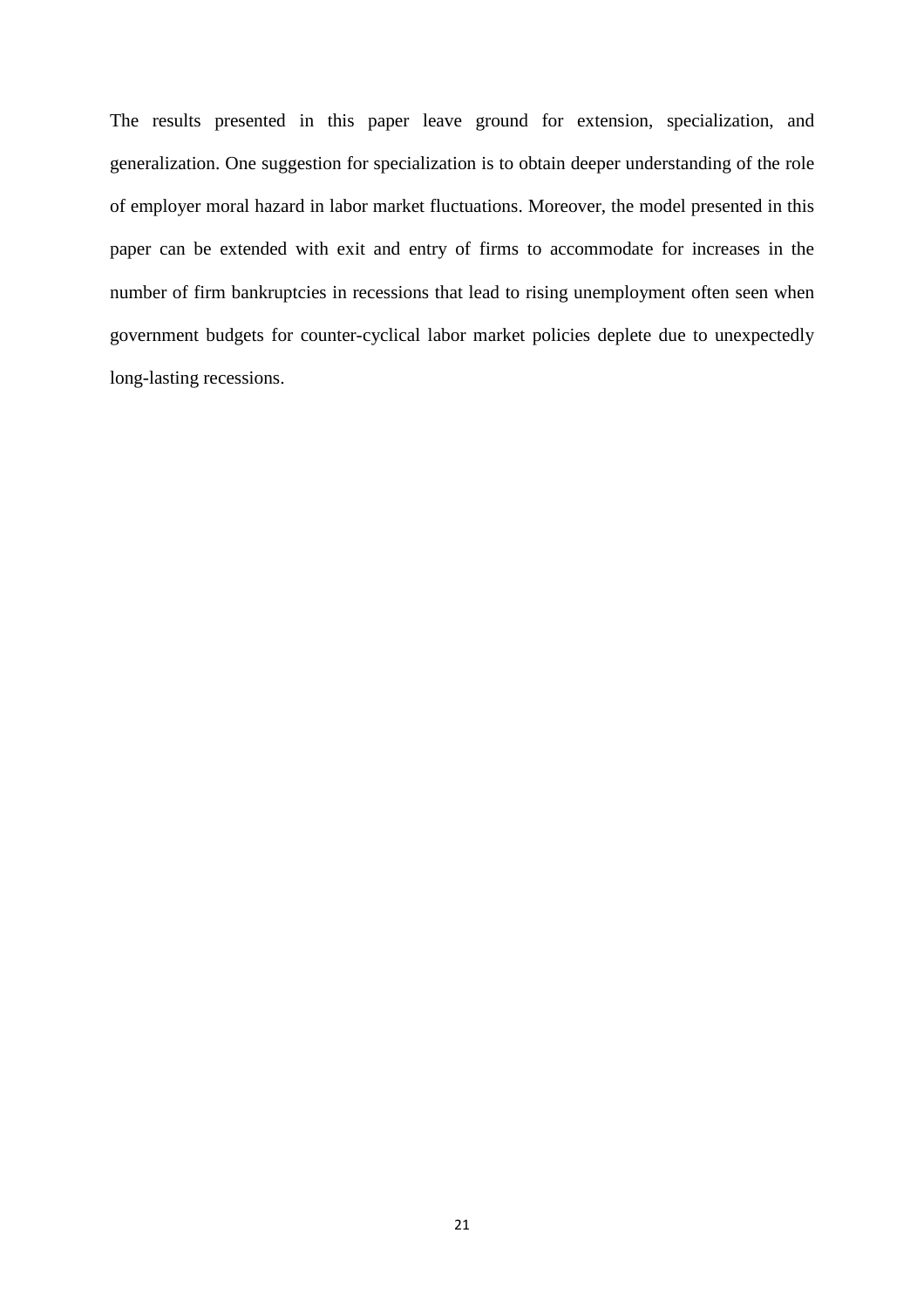#### **References**

- Acemoglu, Daron, and Joshua Angrist (2001), "Consequences of Employment Protection? The Case of the Americans with Disabilities Act." *Journal of Political Economy* Vol.109, pp.915-957.
- Acemoglu, Daron, and Robert Shimer (1999), "Efficient Unemployment Insurance." *Journal of Political Economy* Vol.107, pp.893-928.
- Addison, John T., and Paulino Teixeira (2003), "The Economics of Employment Protection." *Journal of Labor Research* Vol.24, pp.85-129.
- Autor, David H., John J. Donohue III and Stewart J. Schwab (2006). "The Costs of Wrongful- Discharge Laws." *Review of Economics and Statistics* Vol.88, pp.211 - 231.
- Akerlof, George A., and Janet L. Yellen (1985), "A Near Rational Model of the Business Cycle with Wage and Price Inertia." *Quarterly Journal of Economics* Vol.100 (Supplement), pp.823-38.
- Belot, Michèle, Jan Boone, and Jan van Ours (2007), "Welfare-Improving Employment Protection." *Economica* 74, pp. 381-396.
- Bender, Stefan, Christian Dustmann, David Margolis, and Costas Meghir (2002), "Worker Displacement in France and Germany." In *Losing Work, Moving On: International Perspectives on Worker Displacement*, Peter J. Kuhn, ed. Kalamazoo, MI: W.E. Upjohn Institute for Employment Research, pp. 375–470.
- Bentolila, Samuel, and Guiseppe Bertola (1990), "Firing Costs and Labour Demand; How Bad is Eurosclerosis?" *Review of Economic Studies* Vol.57, pp.381-402.
- Bewley, Truman F. (1999), "*Why Wages Don't Fall During a Recession*." Harvard University Press.
- Boeri, Tito, and Juan F. Jimeno (2005), "The Effects of Employment Protection: Learning from Variable Enforcement." *European Economic Review* Vol.49, pp.2057–2077.
- Boeri, Tito, and Jan van Ours (2008), *The Economics of Imperfect Labor Markets.* Princeton University Press.
- Burda, Michael C. , and Jennifer Hunt (2011), "What Explains the German Labor Market Miracle in The Great Recession." *Brookings Papers on Economic Activity* Vol.42, pp.273-335.
- CBS (2011), "*Documentatierapport Baanbeëindiging wegens ontslag via UWV/CWI*." Centrum voor Beleidsstatistiek.
- Crépon, Bruno, Esther Duflo, Marc Gurgand, Roland Rathelot and Phillippe Zamora (2013), "Do Labor Market Policies Have Displacement Effects? Evidence From A Clustered Randomized Experiment." *Quarterly Journal of Economics* Vol.128, pp.531-580.
- Davis, Steven J., and John Haltiwanger (1992) "Gross Job Creation, Gross Job Destruction, and Employment Reallocation." *Quarterly Journal of Economics* Vol.107, pp.819-863.
- Freeman, Richard B. (2007), "*Labour Market Institutions Around the World*." NBER Working Paper No.13242.
- Frenk, Myrthe (2013), "*Job Security in the Netherlands*." PhD-Thesis. Graduate School of Business & Economics. Maastricht University.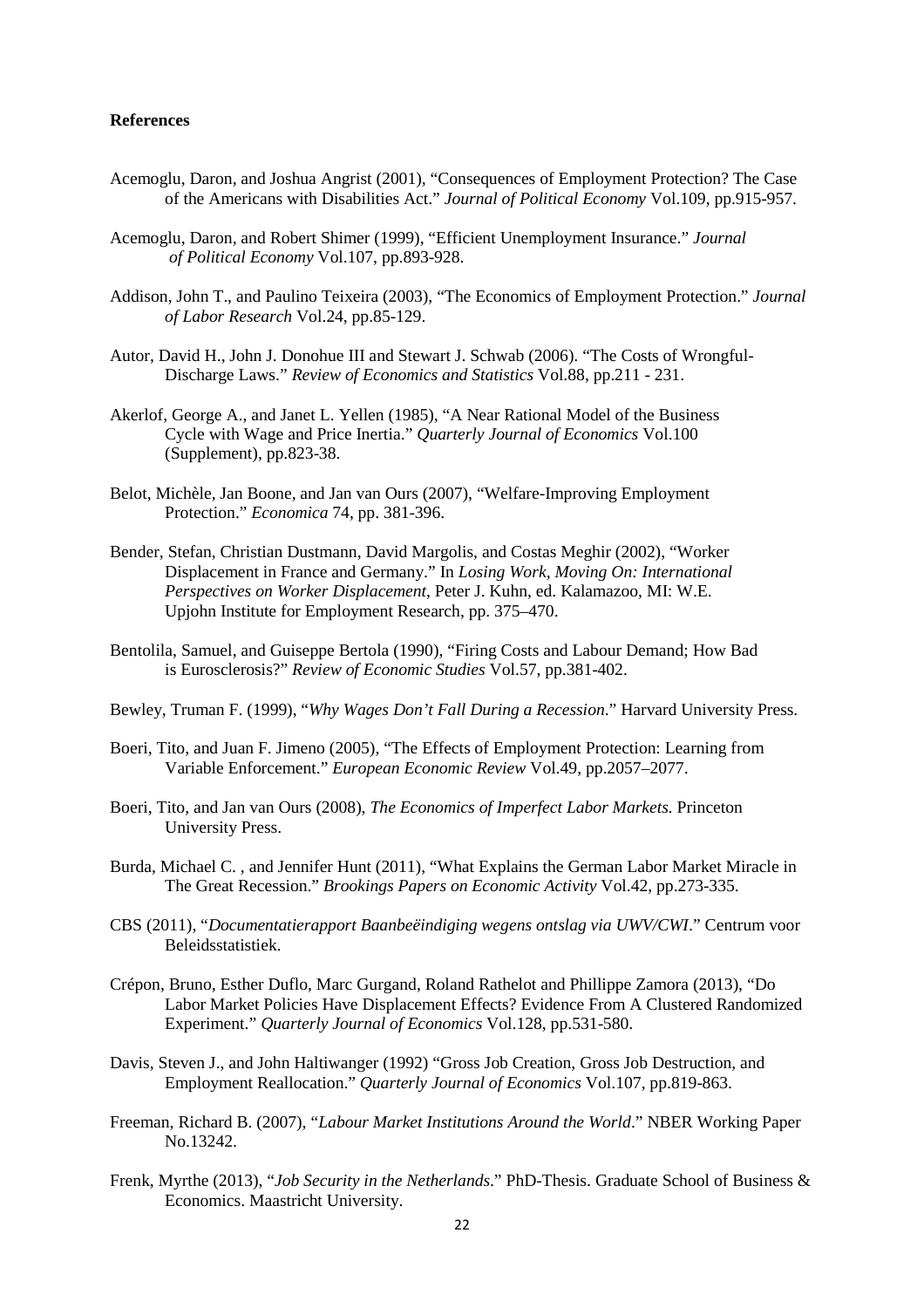- Lazear, Edward P. (1990), "Job Security Provision and Employment." *Quarterly Journal of Economics* Vol. 105, pp.699-726.
- LeRoy, Michael H. (2008), "Do Courts Create Moral Hazard? When Judges Nullify Employer Liability in Arbitration: An Empirical Analysis." Available at: http://works.bepress.com/michael\_leroy/5.
- Llosa, Gonzalo, Lee Ohanian, Andrea Ruffo, and Richard Rogerson (2012), "Firing Costs and Labor Market Fluctuations: A Cross-Country Analysis." Paper presented at the 9th joint ECB/CEPR Workshop on *Labour Market Policies and the Crisis* held in Frankfurt.
- Michaillat, Pascal (2012), "Do Matching Frictions Explain Unemployment?: Not in Bad Times." *American Economic Review* Vol. 102, pp.1721-50.
- Mortensen, Dale, and Christopher Pissarides (1994), "Job Creation and Job Destruction in the Theory of Unemployment." *Review of Economic Studies* Vol.61, pp.397-415.
- Nickell, Stephen J. (1997), "Unemployment and Labor Market Rigidities: Europe versus North America." *Journal of Economic Perspectives* Vol.11, pp.55-74.
- OECD (2013), "Employment Outlook 2013." DOI:10.1787/empl\_outlook-2013-en.
- Pfann, Gerard A. (2006), "Downsizing and Heterogeneous Firing Costs." *Review of Economics and Statistics* Vol. 88(1), pp.158-170.

Pissarides, Christopher (2000), "*Equilibrium Unemployment Theory*." Cambridge (MA): MIT Press.

Pissarides, Christopher (2001), "Employment Protection." *Labour Economics* Vol.8, pp.131-159.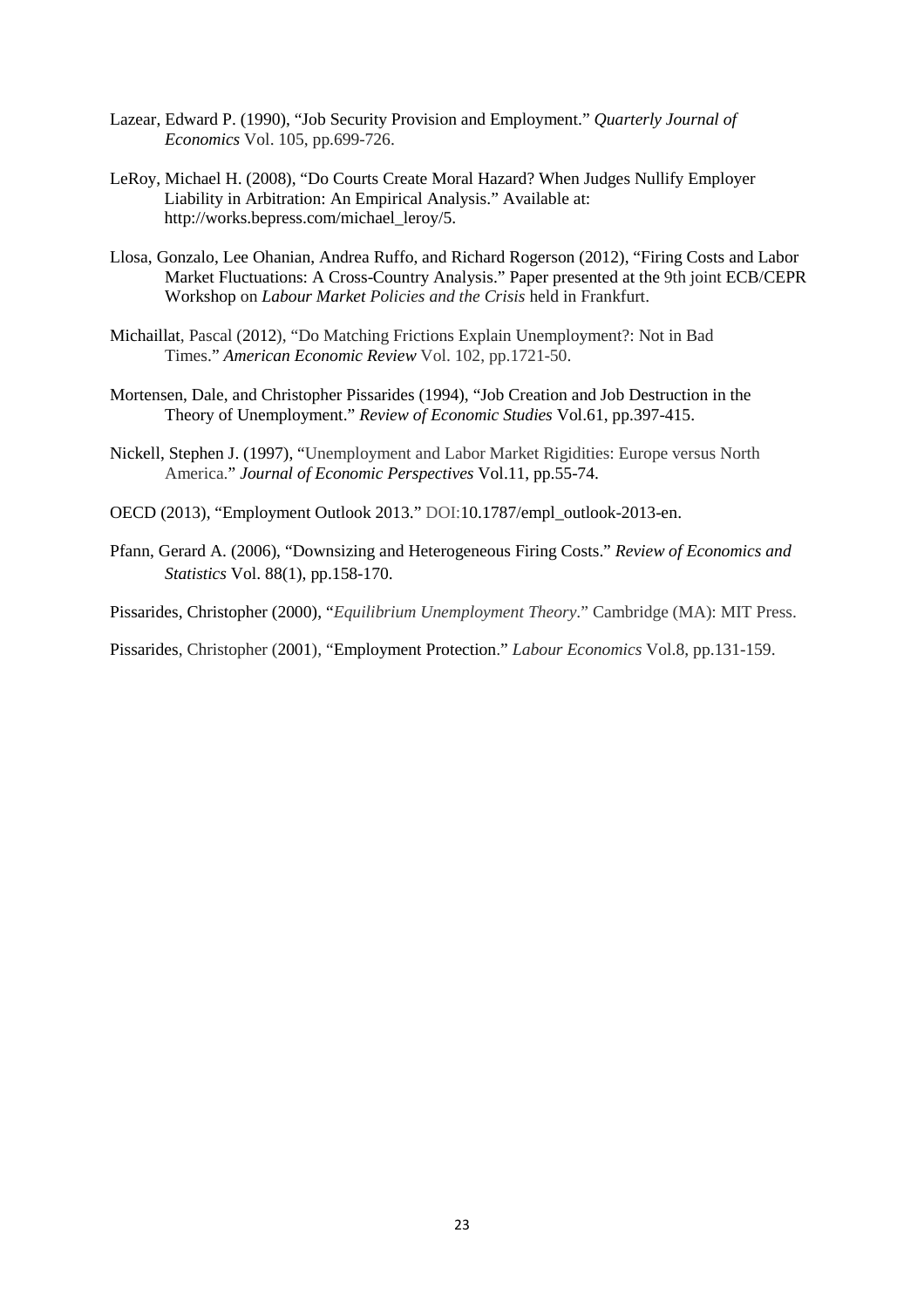# **Figure 1:**

# **Unemployment Rates of EU15 Countries through Time (1998 – 2011)**



The unemployment rate is measured as all unemployed persons as a percentage of the labor force, based on the definition of the International Labour Office (ILO). Source: OECD StatExtracts; publication date OECD iLibrary: 11 July 2012.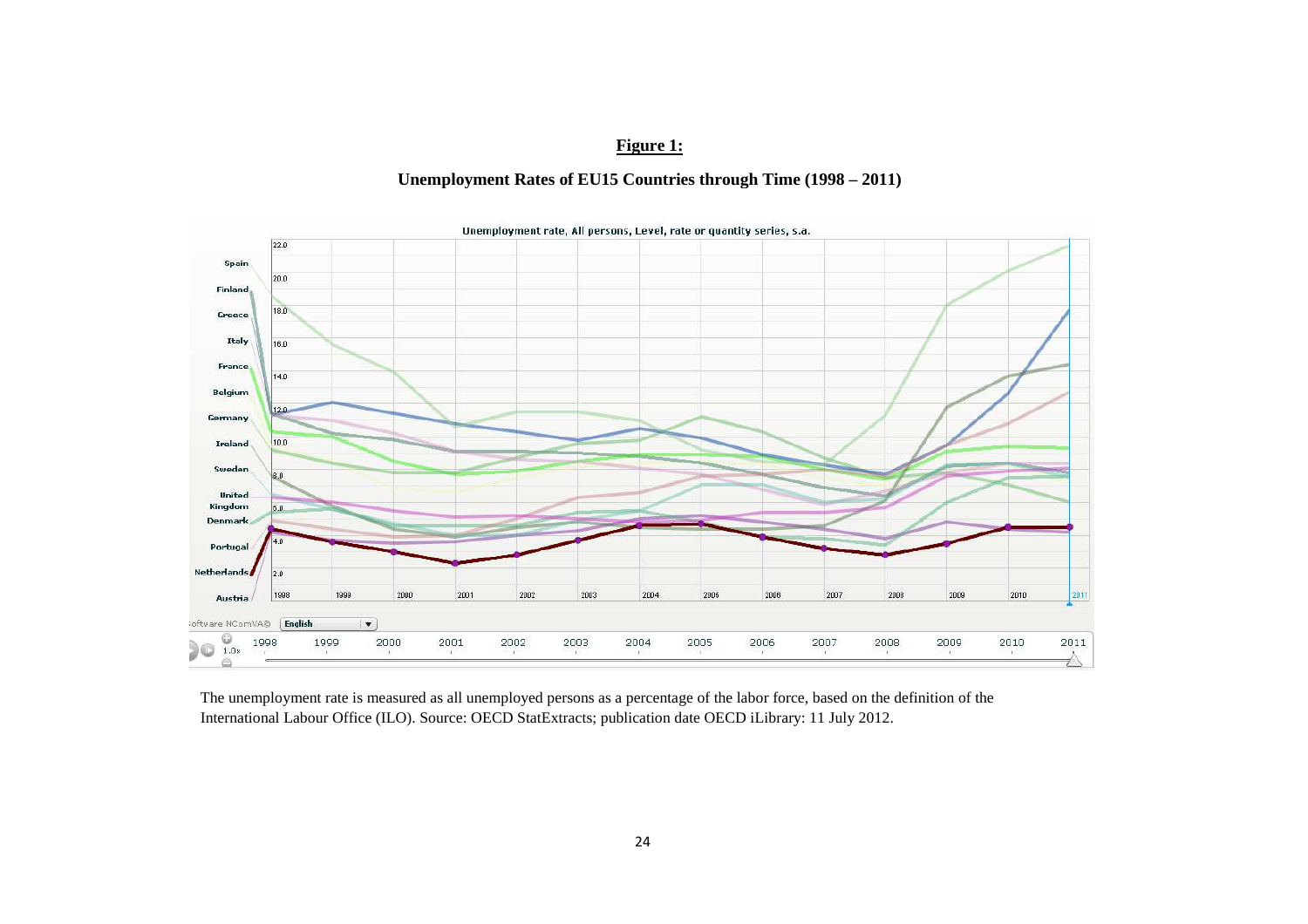# **Figure 2A:**





Employment Rate (*n*)

Figure 2A demonstrates labor market equilibriums in times of prosperity  $(n_1^*)$  and in recessions  $(n_2^*)$ . Given the properties of the probability that an unemployed worker finds a job  $-\theta q(\theta)$  being concave and increasing in  $\theta$  -- it holds that in prosperous times (high *θ*) labor demand is high and the curvature of the labor supply curve is steeper than in recessions (low  $\theta$ ) when labor demand is low.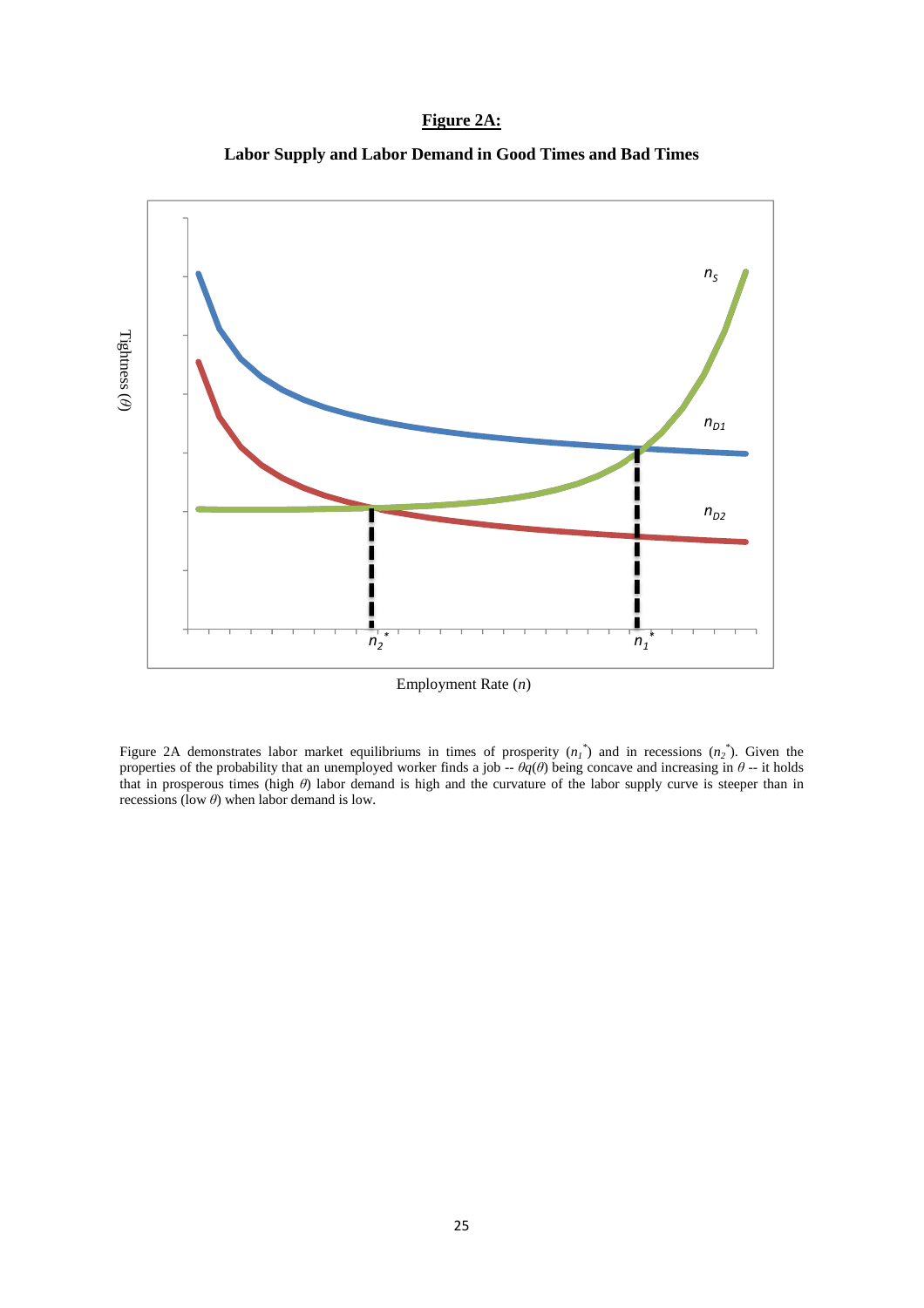# **Figure 2B:**





Employment Rate (*n*)

Figure 2B illustrates the effect of the severance exemption policy on the equilibrium employment. The solid lines represent the labor demand curves without the exemption policy, the dotted lines the labor demand curves with the policy in place. The graphs show that the policy is especially effective during recessions when labor market tightness *θ* is low, with Δ $n_{D1}$   $\geq$  Δ $n_{D2}$ . This result differs fundamentally from the standard equilibrium search framework. It is driven by the assumptions of wage rigidity during recessions and diminishing returns to labor, and it renders permanent jobs being more receptive to cyclical fluctuations.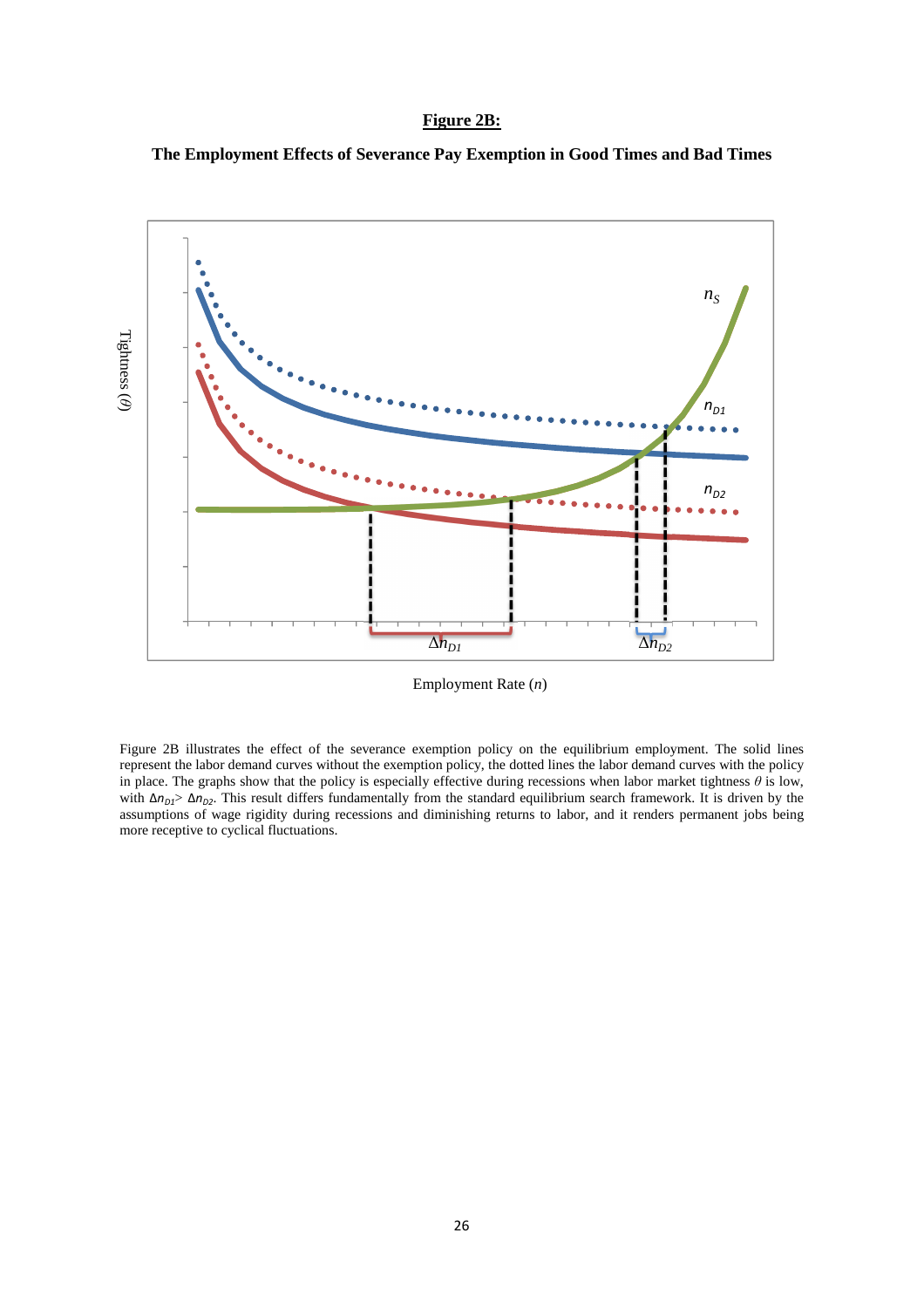### **Figure 3:**



 Figure 3 shows cyclical fluctuations of permanent and temporary work in the Netherlands for the period 2001–2011. In this period there has been a shift of 140,000 workers or 2.6 percent of the workforce from the permanent to the temporary jobs. From 2005 to 2008 employment in both categories increased. The number of temporary jobs grew from 0.8 million in 2001 to 1.13 million in 2008. In 2009 it went down, but stayed above 1.1 million until 2011. The average number of permanent jobs is 5.25 million and fluctuates between 5.19 million and 5.33 million. In the years 2002 - 2005 and 2009 - 2011 as a result of the Great Recession permanent employment declined. Despite strict laws to reduce permanent job loss the number of tenured workers shows substantial cyclical fluctuation.

\*Source: Statistics Netherlands – Labour and Social Security Statistics.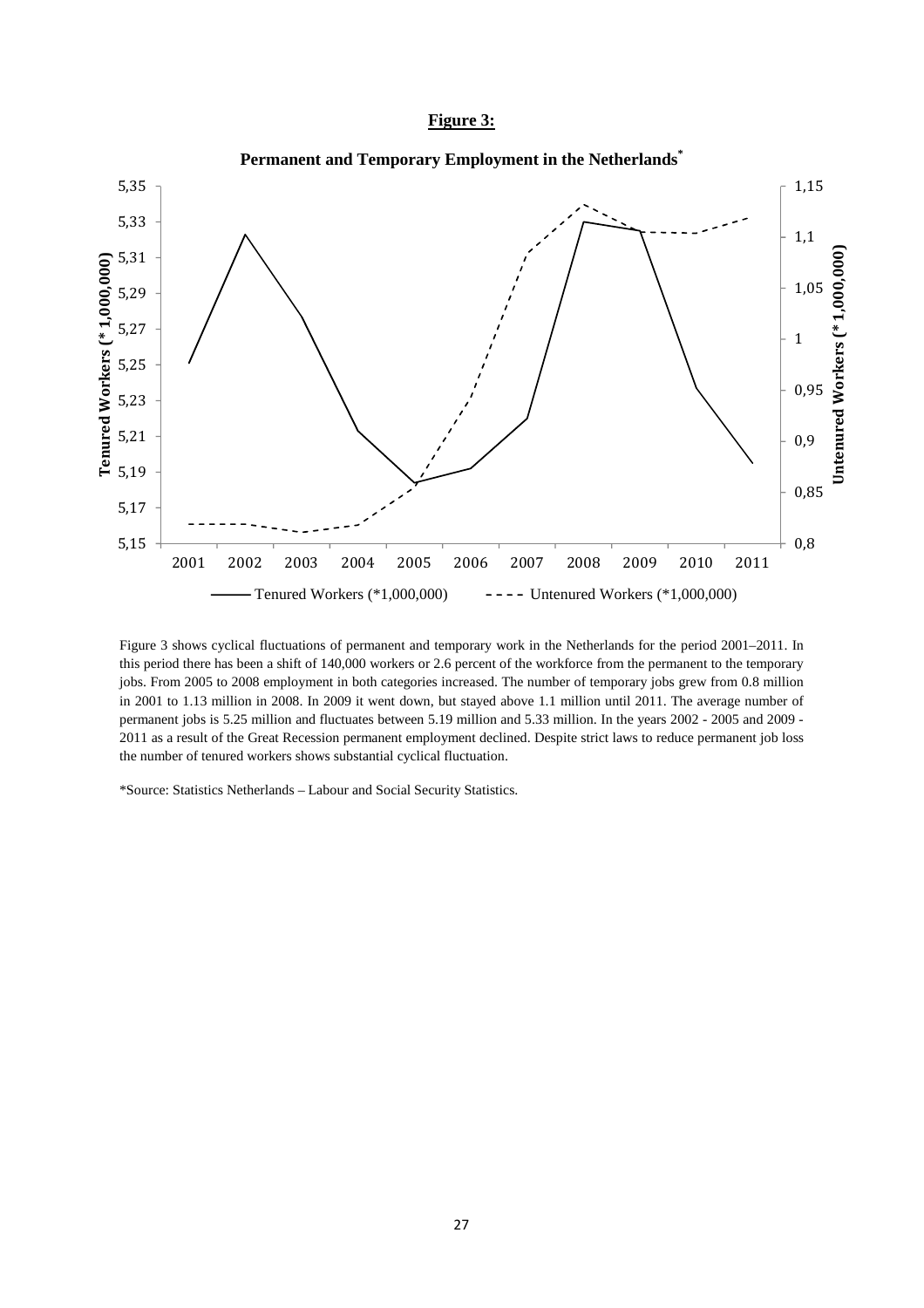### **Figure 4:**

**Duality in the Dutch Labor Market\***



Figure 4 shows all the requests for dismissals that have been submitted to the two institutions during the period 2001 through 2011. In recessions as well as during expansions firms are granted permission to dismiss workers and so avoid severance pay. In the periods 2003 – 2004 and 2008 – 2009 at the onset of the Great Recession the number of dismissal requests to the public employment service increased relative to the number of requests to the civil court. These increases coincide with growing unemployment rates during the same periods. This finding is consistent with the theoretical result that when labor market tightness *θ* is low the policy is more effective and the number of dismissal requests increase. The volumes of requests to both institutions are leading indicators for the unemployment rate.\* Source: Frenk (2013)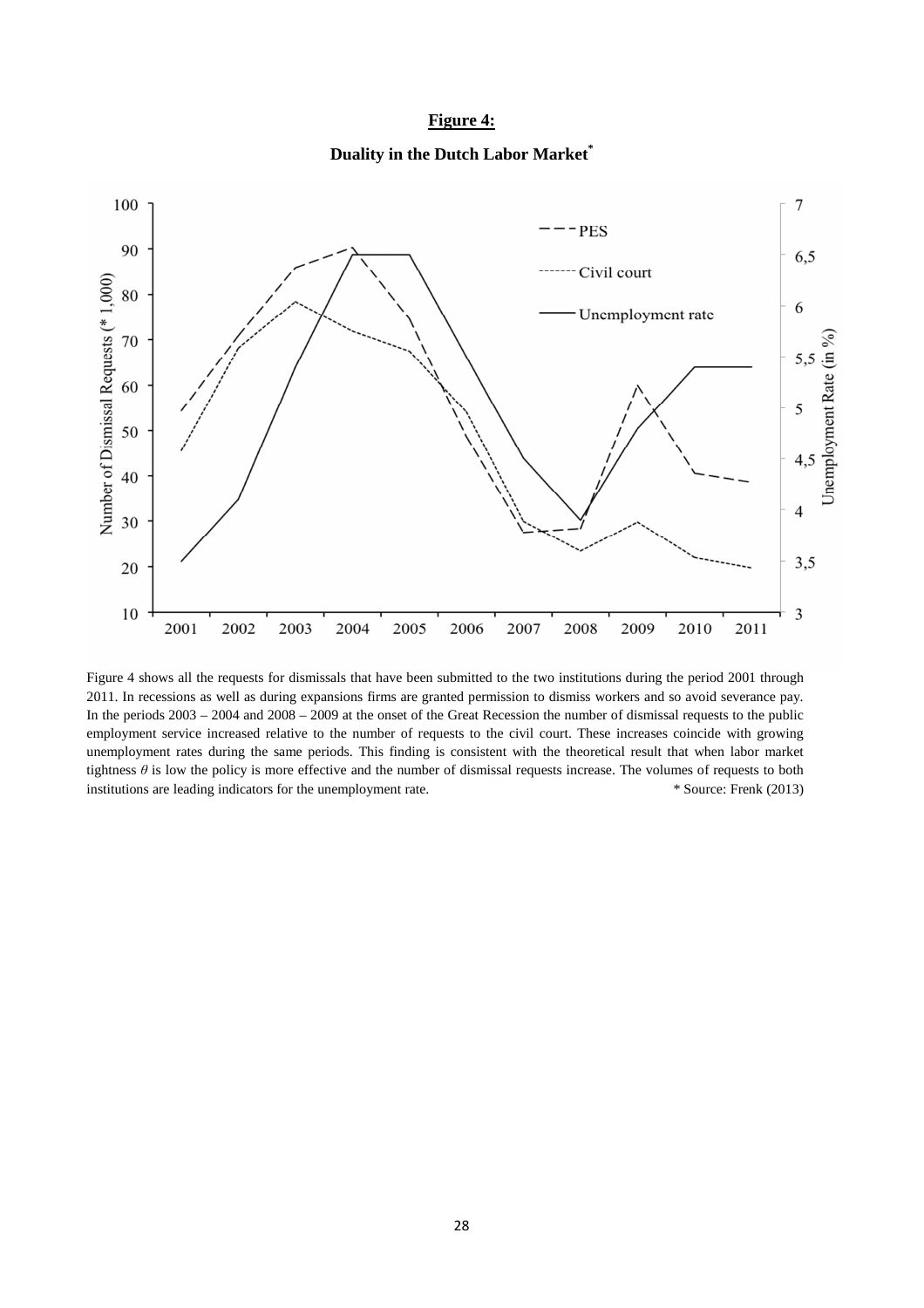# **Table 1:**

# **Dismissals through Civil Court or PES: Descriptives for the period 2006-2009\***

|                              | <b>Civil Court</b> |               | <b>PES</b>  |               |
|------------------------------|--------------------|---------------|-------------|---------------|
| <b>Sectors of Employment</b> | $\mathbf N$        | $\frac{0}{0}$ | $\mathbf N$ | $\frac{0}{0}$ |
| Industry                     | 284                | 24,9          | 362         | 28,6          |
| Wholesale                    | 157                | 13,8          | 287         | 22,7          |
| Transport                    | 121                | 10,6          | 79          | 6,2           |
| Hotel and catering           | 30                 | 2,6           | 34          | 2,7           |
| Commercial services          | 207                | 18,2          | 170         | 13,4          |
| Health and wellness          | 129                | 11,3          | 159         | 12,5          |
| Culture and recreation       | 41                 | 3,6           | 40          | 3,2           |
| Construction                 | 49                 | 4,3           | 79          | 6,2           |
| Other                        | 119                | 10,4          | 47          | 3,7           |
| Missing                      | 3                  | 0,3           | 10          | 0,8           |
| <b>Total</b>                 | 1140               | 100,0         | 1267        | 100,0         |
| Firm size                    |                    |               |             |               |
| Less than 10                 | 171                | 15,0          | 257         | 20,3          |
| Between 10 and 100           | 304                | 26,7          | 731         | 57,7          |
| More than 100                | 570                | 50,0          | 265         | 20,9          |
| Missing                      | 95                 | 8,3           | 14          | 1,1           |
| <b>Total</b>                 | 1140               | 100,0         | 1267        | 100,0         |
| Gender                       |                    |               |             |               |
| Male                         | 717                | 62,9          | 751         | 59,3          |
| Female                       | 423                | 37,1          | 516         | 40,7          |
| <b>Total</b>                 | 1140               | 100,0         | 1267        | 100,0         |

Table 1 shows the numbers of requests per employment sector, firm size and gender. The distribution over the various sectors does not differ in great detail between the civil court and the PES. The data show no significant gender difference. There are differences with respect to firm size. Larger firms tend go to court more often. For further details about the methods of data collection, see Frenk (2013).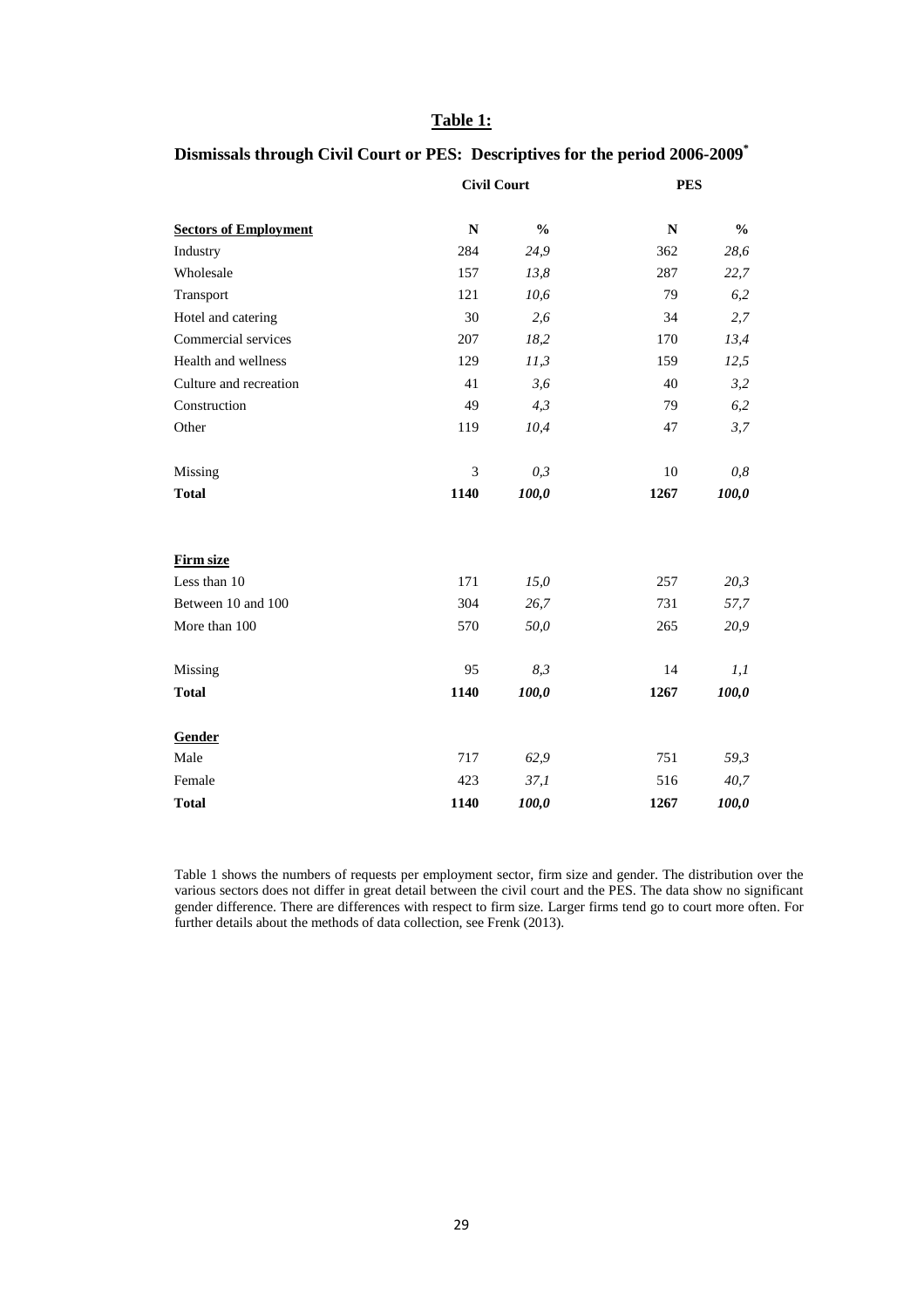# **Table 2:**

# **Summary Statistics of Dismissals for the Period 2006-2009 \***

| <b>Civil Court</b><br>2006-2009 | <b>Duration</b><br>(in days) | <b>Tenure</b><br>(in months) | Age<br>when employed | <b>Hourly wage</b> |
|---------------------------------|------------------------------|------------------------------|----------------------|--------------------|
| Mean                            | 13,54                        | 123,38                       | 32,21                | 15,81              |
| <b>Median</b>                   | 3,00                         | 78,00                        | 30,72                | 13,46              |
| <b>Std. Deviation</b>           | 51,42                        | 121,17                       | 9,69                 | 7,75               |
| <b>Minimum</b>                  | 0,00                         | 0,00                         | 15,16                | 4,80               |
| <b>Maximum</b>                  | 1122,00                      | 606,00                       | 64,88                | 83,33              |
| <b>PES</b><br>2006-2009         | <b>Duration</b><br>(in days) | <b>Tenure</b><br>(in months) | Age<br>when employed | <b>Hourly</b> wage |
| Mean                            | 33,88                        | 127,66                       | 33,82                | 14,04              |
| <b>Median</b>                   | 25,00                        | 91,00                        | 32,83                | 12,69              |
| <b>Std. Deviation</b>           | 32,25                        | 105,45                       | 10,35                | 5,70               |
| <b>Minimum</b>                  | 0.00                         | 1,00                         | 15,59                | 3,58               |
| <b>Maximum</b>                  | 309,00                       | 513,00                       | 65,45                | 73,48              |

In Table 2 duration is the time in days that passes between the submission of a permanent contract termination request and the final ruling; tenure is the time that a worker is employed measured in months at the moment of request submission; age of a worker is measured in years at the moment of request submission; hourly wage is the contract wage per hour worked measured in 2009 euros at the time of request submission excluding bonuses, holiday payments, and other fees from employment.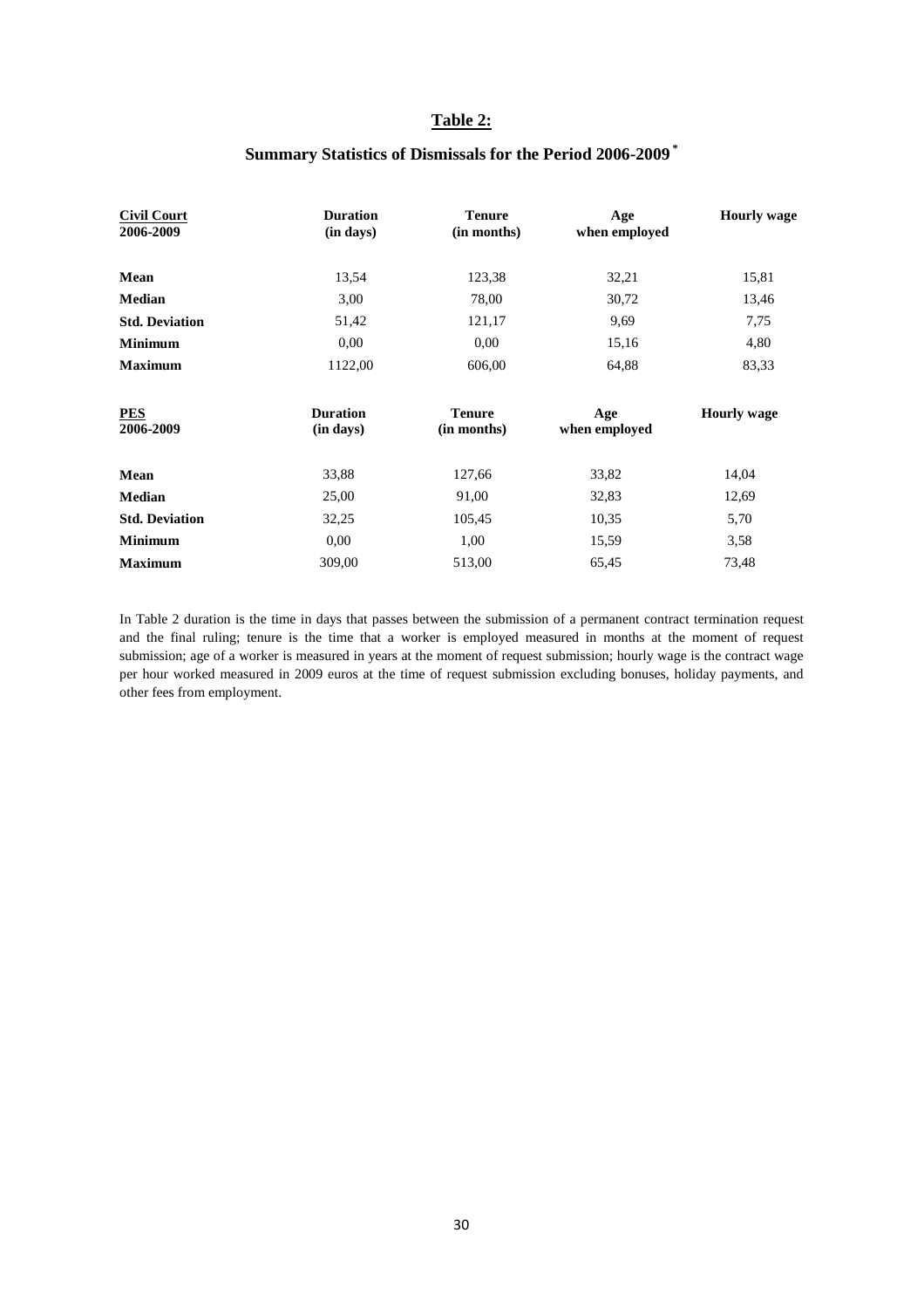### **Table 3A:**

### **Reasons to Request the Termination of Permanent Contracts\***

|                               | <b>PES</b> |               | <b>Civil Court</b> |               |
|-------------------------------|------------|---------------|--------------------|---------------|
| <b>Reasons for dismissal:</b> | N          | $\frac{6}{9}$ | N                  | $\frac{0}{0}$ |
| <b>Economic reasons</b>       | 904        | 71,3          | 267                | 23,4          |
| <b>Non-economic reasons:</b>  |            |               |                    |               |
| Dysfunctional                 | 23         | 1,8           | 44                 | 3,9           |
| Disturbed relationship        | 14         | 1,1           | 788                | 69,1          |
| Reproachable behavior         | 28         | 2,2           | 26                 | 2,3           |
| Prolonged illness             | 286        | 22,6          | 13                 | 1,1           |
| Other                         | 12         | 0,9           | 2                  | 0,2           |
| <b>Total</b>                  | 1,267      | <i>100,0</i>  | 1,140              | 100,0         |

### **Table 3B:**

#### **Rates of Dismissal for Economic and Non-Economic Reasons\***

|                             | <b>PES</b> | <b>Civil Court</b> | <b>Both</b> |
|-----------------------------|------------|--------------------|-------------|
| <b>Economic reasons</b>     | 0.376      | 0.111              | 0.486       |
|                             | (904)      | (267)              | (1,171)     |
| <b>Non-economic reasons</b> | 0.151      | 0.363              | 0.514       |
|                             | (363)      | (873)              | (1,236)     |
| All                         | 0.526      | 0.474              | 1.000       |
|                             | (1,267)    | (1,140)            | (2,407)     |

Table 3A & 3B show results based on individual data for the period 2006-2009. Dysfunctional refers to abnormal behavior of a worker, behavior outside standard norms; disturbed relationship characterizes a breakdown of a normal or beneficial relationship between the employer and the employee; reproachable behavior refers to worker's conduct that incurs disgrace, discredit, or blame upon the firm; prolonged illness refers to registered long-term disease with reduced cure chances. The most important economic reasons are: structural declines in sales, and reductions in the order portfolio.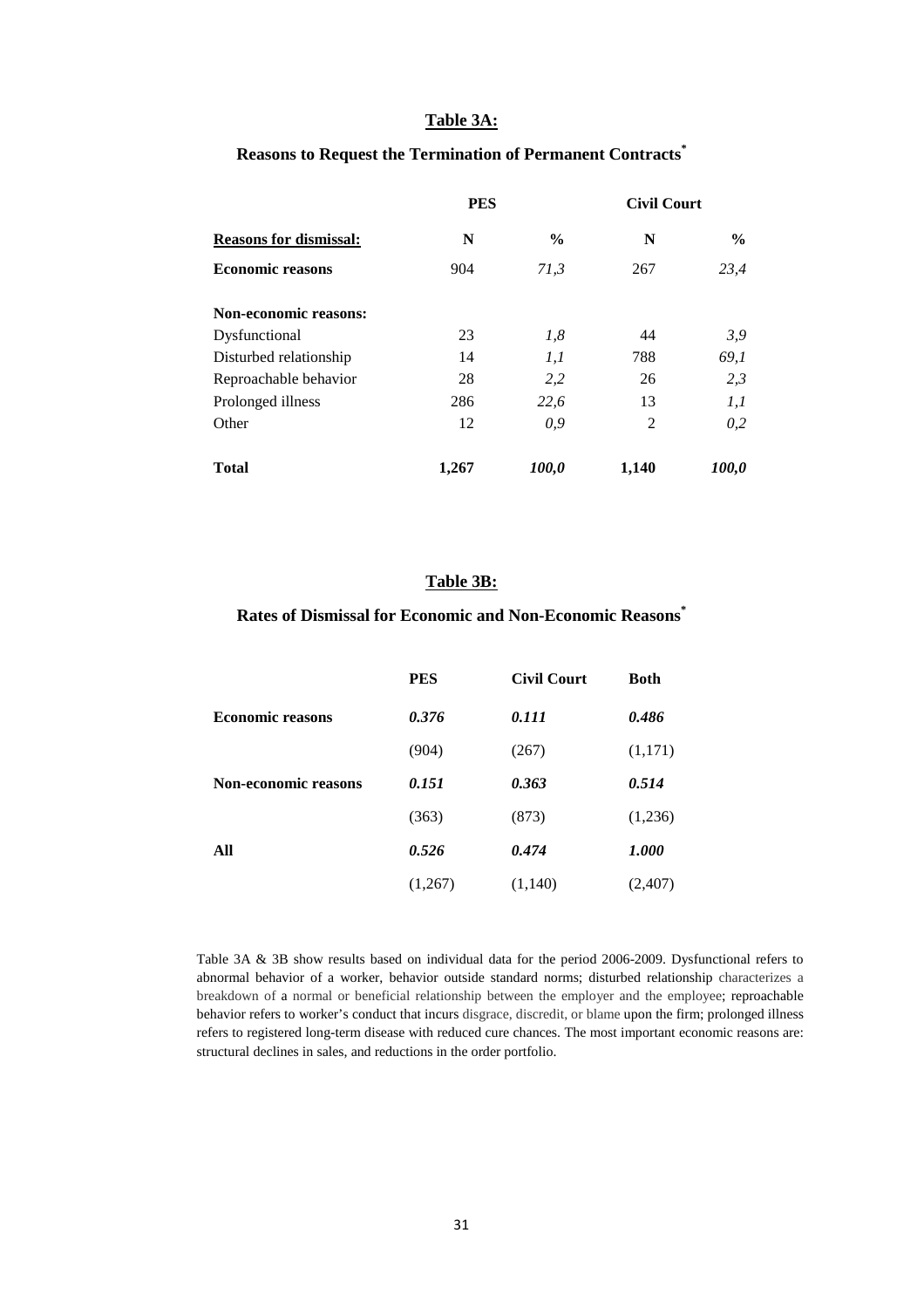### **Table 4:**

| <b>PES</b>         |                  | Wage costs duration<br>of process | Wage costs<br>time to notice | Wage costs period of<br>notice |                  | <b>Total average</b><br>firing costs |
|--------------------|------------------|-----------------------------------|------------------------------|--------------------------------|------------------|--------------------------------------|
| Mean               |                  | € 2,964                           | €787                         | € 3,728                        |                  | €7,480                               |
| Median             |                  | € 2,347                           | € 583                        | € 2,458                        |                  | € 6,054                              |
| Std. Dev.          |                  | € 3.098                           | € 685                        | € 3,102                        |                  | € 5,648                              |
| <b>Minimum</b>     |                  | € 0                               | €9                           | €92                            |                  | € 171                                |
| <b>Maximum</b>     |                  | € 32,651                          | € 3,948                      | € 25,685                       |                  | € 61,714                             |
| <b>Civil Court</b> | <b>Court fee</b> | <b>Wage costs duration</b>        | Wage costs during time to    |                                | <b>Severance</b> | <b>Total average</b>                 |
|                    |                  | of process                        | contract termination         |                                | payment          | firing costs                         |
| Mean               | € 102            | €765                              | € 3,496                      |                                | € 26,619         | € 30,982                             |
| Median             | € 104            | € 216                             | € 2,213                      |                                | € 10,159         | € 13,708                             |
| Std. Dev.          | €7               | € 1,791                           | €4,315                       |                                | € 52,370         | € 54,808                             |
| <b>Minimum</b>     | € 67             | $\boldsymbol{\epsilon}$ 0         | €0                           |                                | € 0              | € 97                                 |
| <b>Maximum</b>     | € 118            | € 17,033                          | € 37,730                     |                                | € 664,174        | € 683,947                            |

#### **Differences in Firing Costs Distributions Between Outcomes of the Dismissal Procedures Of the Civil Court and the Public Employment Service**

Table 4 shows the composition of firing costs during the lay-off procedure. The duration time can be divided into the procedural time, the time to notice, and the period of notice. The procedural time is the time between submission and the pronouncement. The time to notice is the period between the pronouncement and the start of the notice period. The notice period is defined by the employee's years of tenure. A notice period equals 1 month for tenure less than 5 years, 2 months for tenure less than 10 years, 3 months for tenure less than 15 years, and 4 months for tenure of 15 years or longer.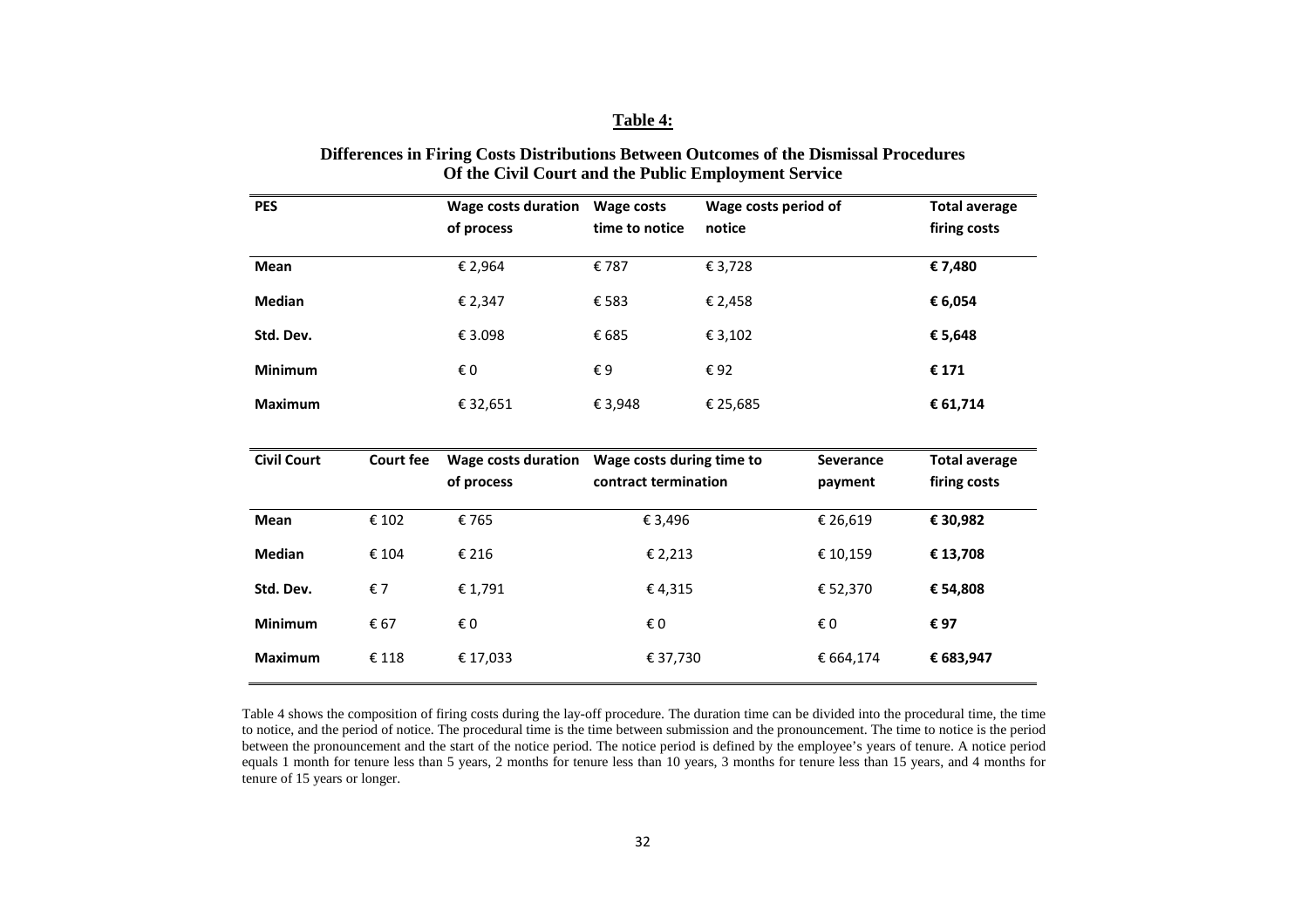# **Table 5: Differences in Firing Costs Divided by Reason of Dismissal**

|                | 1.Procedural<br>costs                                                                                                                               | 2. Wage costs during the process of dismissal |                                                       |                     | 3. Severance pay    | 4. Total average costs                 |  |  |
|----------------|-----------------------------------------------------------------------------------------------------------------------------------------------------|-----------------------------------------------|-------------------------------------------------------|---------------------|---------------------|----------------------------------------|--|--|
| <b>PES</b>     | No procedural<br>costs                                                                                                                              | <b>Duration of PES</b><br>procedure           | Time to<br>notice                                     | Period of<br>notice | No severance<br>pay | <b>PES</b> average<br>dismissal costs  |  |  |
| Civil<br>court | Court fee                                                                                                                                           | Duration of civil<br>court procedure          | Time to termination of the<br>employment relationship |                     | Severance pay       | Civil court average<br>dismissal costs |  |  |
|                | <b>NON-ECONOMIC REASONS</b><br>1.Procedural<br>2. Wage costs during the process of dismissal<br>4. Total average costs<br>3. Severance pay<br>costs |                                               |                                                       |                     |                     |                                        |  |  |
| <b>PES</b>     | € 0                                                                                                                                                 | € 3,437                                       | € 866                                                 | € 3,037             | € 0                 | € 7,339                                |  |  |
| Civil<br>court | € 102                                                                                                                                               | € 740                                         | € 3,357                                               |                     | € 22,718            | € 26,918                               |  |  |
|                | <b>ECONOMIC REASONS</b><br>1.Procedural<br>2. Wage costs during the process of dismissal<br>4. Total average costs<br>3. Severance pay<br>costs     |                                               |                                                       |                     |                     |                                        |  |  |
| <b>PES</b>     | € 0                                                                                                                                                 | € 2,786                                       | €758                                                  | € 3,988             | € 0                 | €7,532                                 |  |  |
| Civil<br>court | € 104                                                                                                                                               | € 839                                         | € 3,905                                               |                     | € 38,146            | €42,994                                |  |  |

Table 5 divides firing costs compositions between economic and non-economic reasons. Firing costs for the public employment service are almost equal, while firing costs determined by the civil court is almost double the size for permanent job endings for economic reasons. Differences are determined by differences in wage rate, age, and tenure, as well as by the determination of the factor in the formula for cantonal judges that puts weight on who is held responsible most for the termination of a permanent worker's contract.